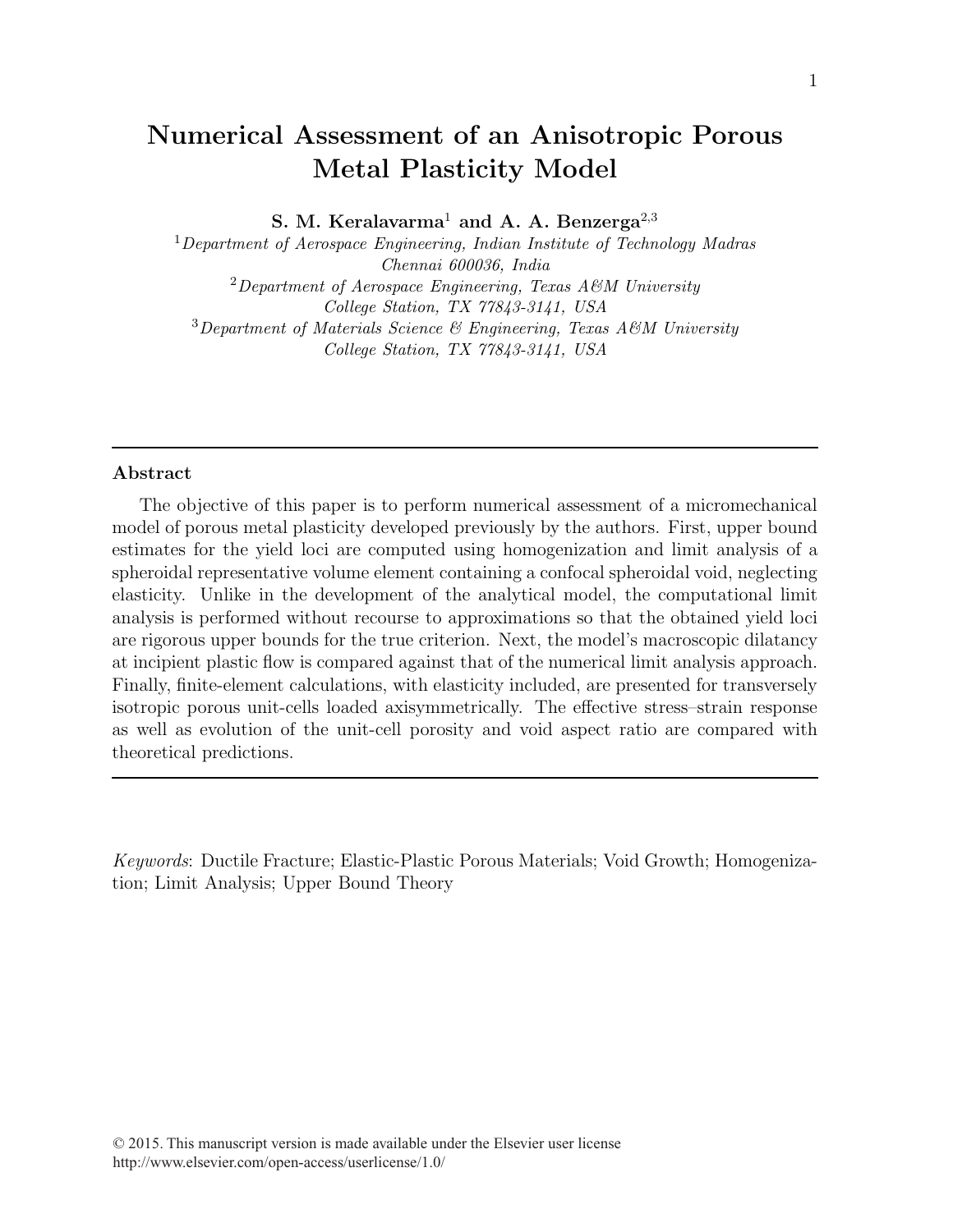# 1. Introduction

The primary mechanism of ductile fracture is the growth and coalescence of microvoids or blunted micro-cracks. In metals, these nucleate from hard inclusions and second phase particles [1], or sometimes at slip- or twin-boundaries and intersections [26]. Microvoid growth and coalescence are natural outcomes in porous metal plasticity [4]; also see Benzerga and Leblond [8] for an extensive review. Earlier models were isotropic and only accounted for void growth [18, 41] with subsequent extensions to coalescence being heuristic [47]. Later, porous metal plasticity models accounting for anisotropy and coalescence have been developed with increasing degree of accuracy, e.g., [13, 5, 31, 32, 9].

Of particular interest are models having a micromechanically-derived capability to couple void shape and plastic anisotropy [23, 34, 24]. Modeling void shape evolution is essential to various fundamental problems in ductile fracture mechanics such as: (i) developing criteria for the onset of void coalescence  $[6, 38, 3]$ ; (ii) accounting for damage and fracture anisotropy [7]; and (iii) understanding damage accumulation under complex loading conditions, for example void rotation in a shear field [36, 46] (obviously, rotation of a void is meaningful if the void has a non-spherical shape). On the other hand, modeling plastic anisotropy is essential to a host of engineering materials, notably aluminum alloys and hexagonal close packed materials such as magnesium, titanium and zirconium alloys. What is of particular importance is that the net rate of void growth in an anisotropic material can be virtually suppressed or enhanced, under any stress state, depending on the degree of anisotropy [5, 25]. This fact begins to be recognized in the mechanics literature but remains to be taken fully advantage of in designing damage-tolerant, fracture-resistant materials.

The constitutive models of anisotropic porous metal plasticity were developed based on nonlinear homogenization combined with the theory of limit analysis. Their derivation typically involves consideration of a hollow spheroidal representative volume element (RVE) made of a Hill orthotropic material and various kinematically admissible trial velocity fields at the microscale [8]. For instance, Monchiet et al. [34] developed a model based on consideration of the velocity fields used by Gologanu et al. [13, 14] in their earlier versions of the GLD model, and Keralavarma and Benzerga [23] developed an improved solution using a broader space of velocity fields [29] also used by Gologanu et al. [15] in their improved GLD model. The model is, however, restricted to axisymmetric loadings and microstructures for which the void axis is aligned with one direction of material orthotropy. Later, Keralavarma and Benzerga [24] developed a generalized model applicable to arbitrary loadings and void orientations. This model thus constitutes a generalization of the GLD model to plastically anisotropic matrices and also a generalization of Benzerga and Besson's (2001) model to spheriodal voids. Evolution equations were supplied for the void volume fraction, void aspect ratio and void rotation. It is worth noting that plastic potentials for ellipsoidal voids in an isotropic matrix have been previously derived using an alternate non-linear homogenization procedure by Ponte Castañeda and Zaidman [40] and later improved by Danas and Ponte Castañeda [11]. However, neither of these works considered the case of anisotropic matrices. Within a similar variational framework Han et al. [19] and Paux et al. [39] have recently proposed yield criteria for porous single crys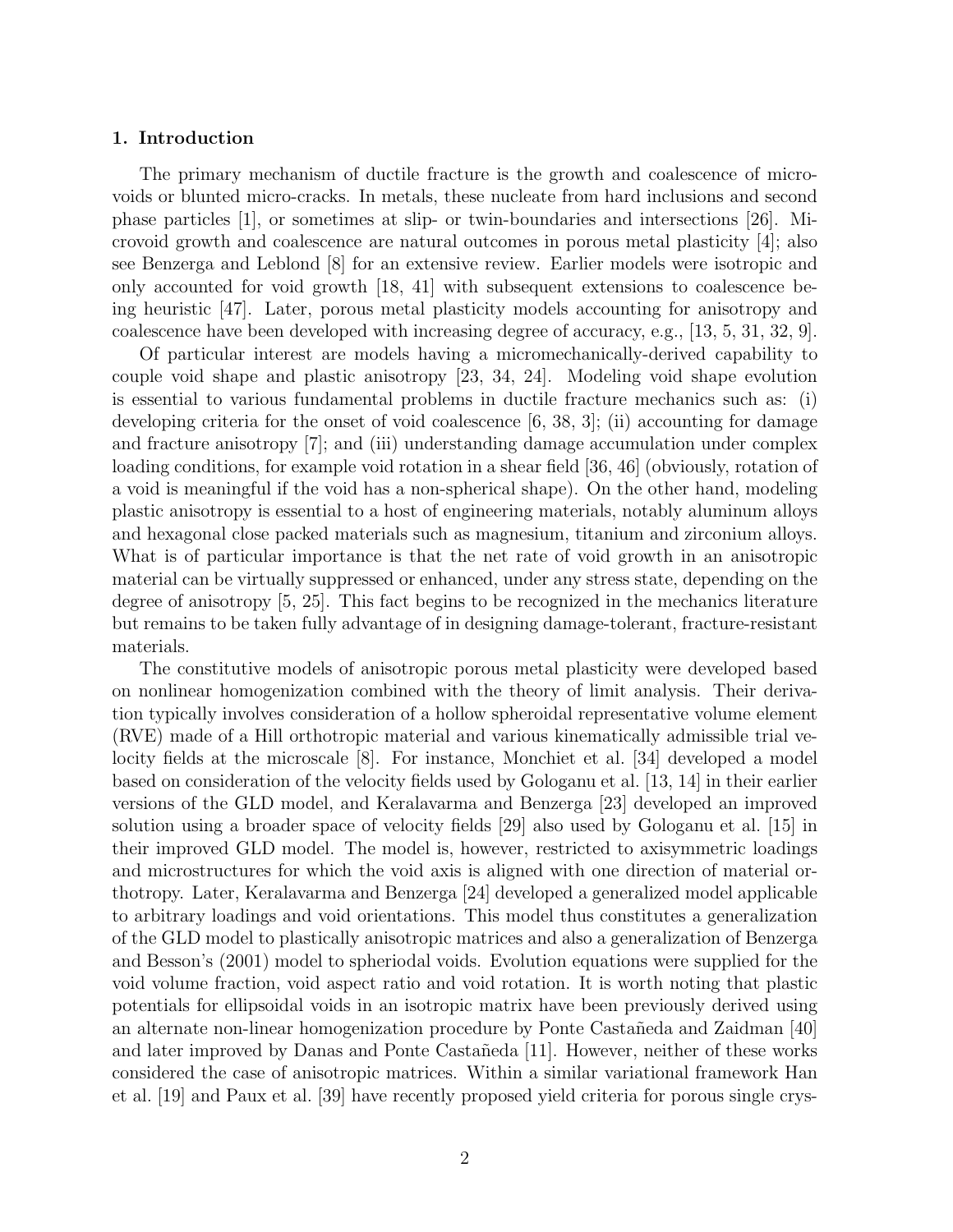tals. These models inherently account for plastic anisotropy effects at the crystal level but only for spherical voids. Other works have addressed the problem computationally. For example, Yerra et al. [48] investigated the effects of plastic flow anisotropy using a crystal plasticity description of the matrix to study the growth of spherical voids in single crystals. Interestingly, they noted that when a Hill criterion is fit to the crystal plasticity model their results can be rationalized for the most part on the basis of the Benzerga– Besson model (2001). More recently, Lebensohn et al. [28] studied the growth of initially spherical voids in a polycrystalline matrix by means of a fast Fourier transform formulation. When fully developed, such results will provide a basis for assessing anisotropic porous metal plasticity models. Also, crack-void interactions were investigated in textured polycrystals [43]. However, for these more refined descriptions of matrix plasticity, closed form yield criteria have not been developed, presumably due to the analytical complexity of the homogenization problem.

The objective of the present paper is to perform a detailed numerical assessment of the approximate analytical model of Keralavarma and Benzerga [24]. The model considers aligned spheroidal voids in a Hill orthotropic matrix. The assumption of a spheroidal void shape entails some restrictions, although the problem is sufficiently general for the purpose of illustrating coupled effects of void shape and matrix anisotropy on ductile damage evolution. A brief summary of the analytical model is presented in section 2 for ease of reference. The performance of the model is assessed using two different approaches. In section 3, a numerical method is developed to compute upper-bound yield loci for anisotropic materials subjected to axisymmetric stress states following a limit analysis procedure using a large number of trial velocity fields derived from the incompressible axisymmetric velocity fields proposed by Lee and Mear [29]. Due to limitations of the trial velocity fields employed, tight upper bound loci are only guaranteed in the case of fully axisymmetric problems, even though rigorous bounds are obtained in all cases. Recently, a finite-element based limit analysis method has been proposed that obviates the need to choose trial velocity fields a priori [35], albeit at a higher computational cost. In section 4, the analytical yield criterion is validated by comparison with these numerically derived upper bound yield loci. Additional results for the macroscopic dilatancy due to void growth at incipient yielding, obtained from the normality property of plastic flow, are also compared. In section 5, the analytical model is integrated for specified loading paths and the evolution equations for the microstructural variables are validated by comparing the model predictions with finite-element predictions for the same using micromechanical unit-cells.

### 2. Model Synopsis

In Keralavarma and Benzerga [24], the framework of Hill-Mandel homogenization [21, 33] and limit-analysis was used to derive an approximate analytical yield criterion for anisotropic porous materials, containing spheroidal voids embedded in a Hill-type orthotropic matrix [20]. The kinematic approach of homogenization was used, following previous works on void shape effects [15] and material anisotropy effects [5], wherein the representative volume element is subjected to homogeneous deformation rate boundary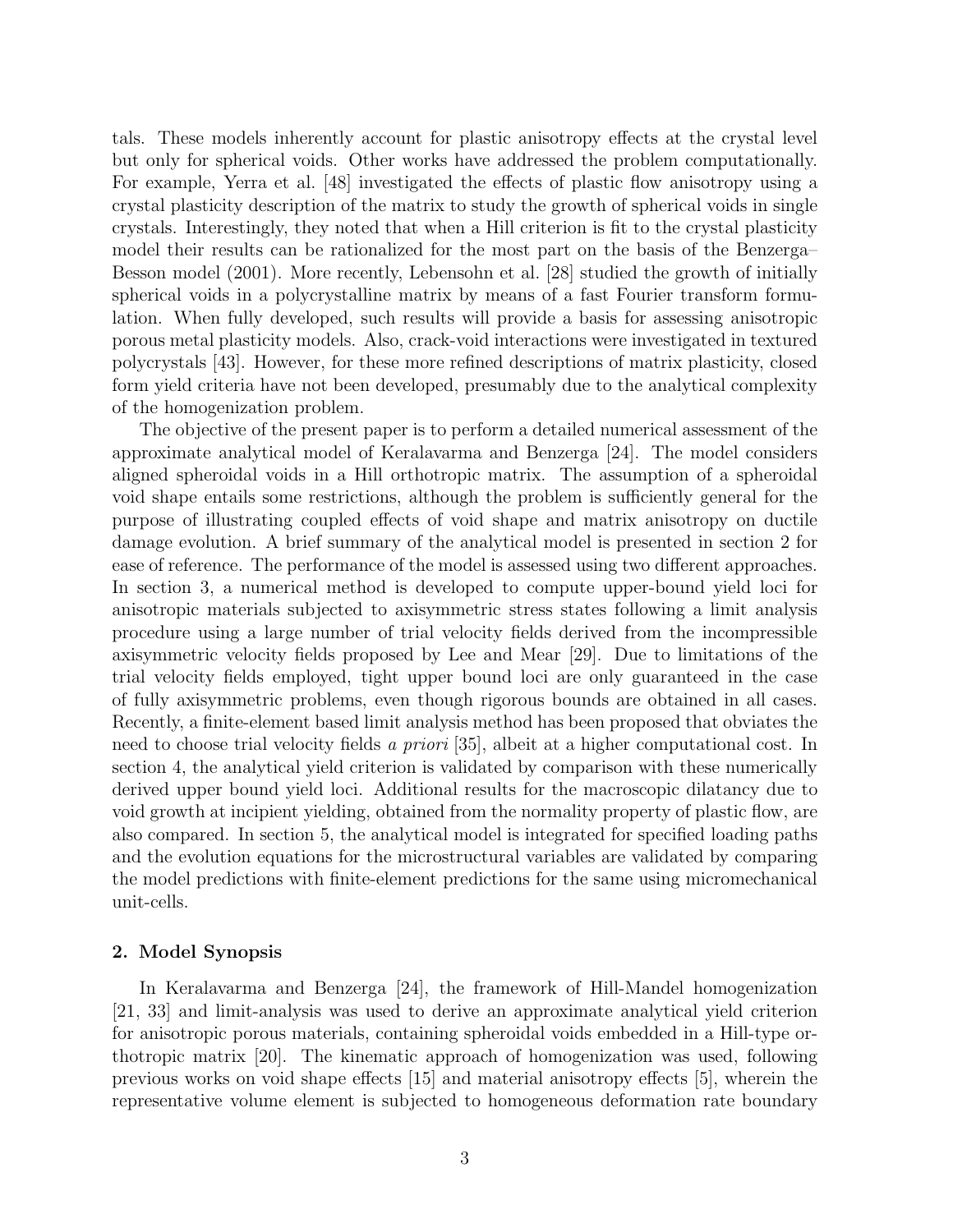

Figure 1: Spheroidal representative volume elements containing confocal spheroidal voids: (a) prolate (b) oblate.

conditions. The RVE was chosen to consist of a thick spheroidal shell containing a confocal spheroidal void, as illustrated in Fig. 1. Evolution laws were also derived for the microstructural variables, porosity, void aspect ratio and orientation. The main results are summarized here for completeness.

## 2.1. Yield Criterion

Following the Hill-Mandel homogenization approach, the macroscopic or 'average' stress,  $\Sigma$ , and deformation rate,  $D$ , for the RVE are given by

$$
\Sigma = \langle \sigma \rangle_{\Omega}, \qquad \mathbf{D} = \langle \mathbf{d} \rangle_{\Omega} \tag{1}
$$

where  $\sigma$  and d are the corresponding microscopic fields,  $\Omega$  represents the volume of the RVE and the notation  $\langle \cdot \rangle_{\Omega}$  represents the average over the volume of the RVE. An approximate limit-analysis assuming a rigid ideal plastic behavior for the matrix and using a limited set of trial velocity fields yields the following closed form expression for the macroscopic yield surface in stress space,

$$
\mathcal{F}(\Sigma) = C \frac{3}{2} \frac{\Sigma : \mathbb{H} : \Sigma}{\sigma_0^2} + 2(g+1)(g+f) \cosh\left(\kappa \frac{\Sigma : X}{\sigma_0}\right) - (g+1)^2 - (g+f)^2 = 0 \quad (2)
$$

where  $\sigma_0$  denotes the yield stress of the matrix in a reference direction and the fourth order tensor, H, denotes the macroscopic plastic anisotropy tensor, defined by

$$
\mathbb{H} \equiv \mathbb{p} + \eta (\mathbf{X} \otimes \mathbf{Q} + \mathbf{Q} \otimes \mathbf{X}) \tag{3}
$$

The plastic anisotropy of the matrix enters the criterion above via the Hill tensor, <sup>p</sup>, and a tensor  $\hat{p}$  which is a pseudo-inverse of p via the relation  $p : \hat{p} = \hat{p} : p = \mathbb{J}$ . Here,  $\mathbb{J}$  is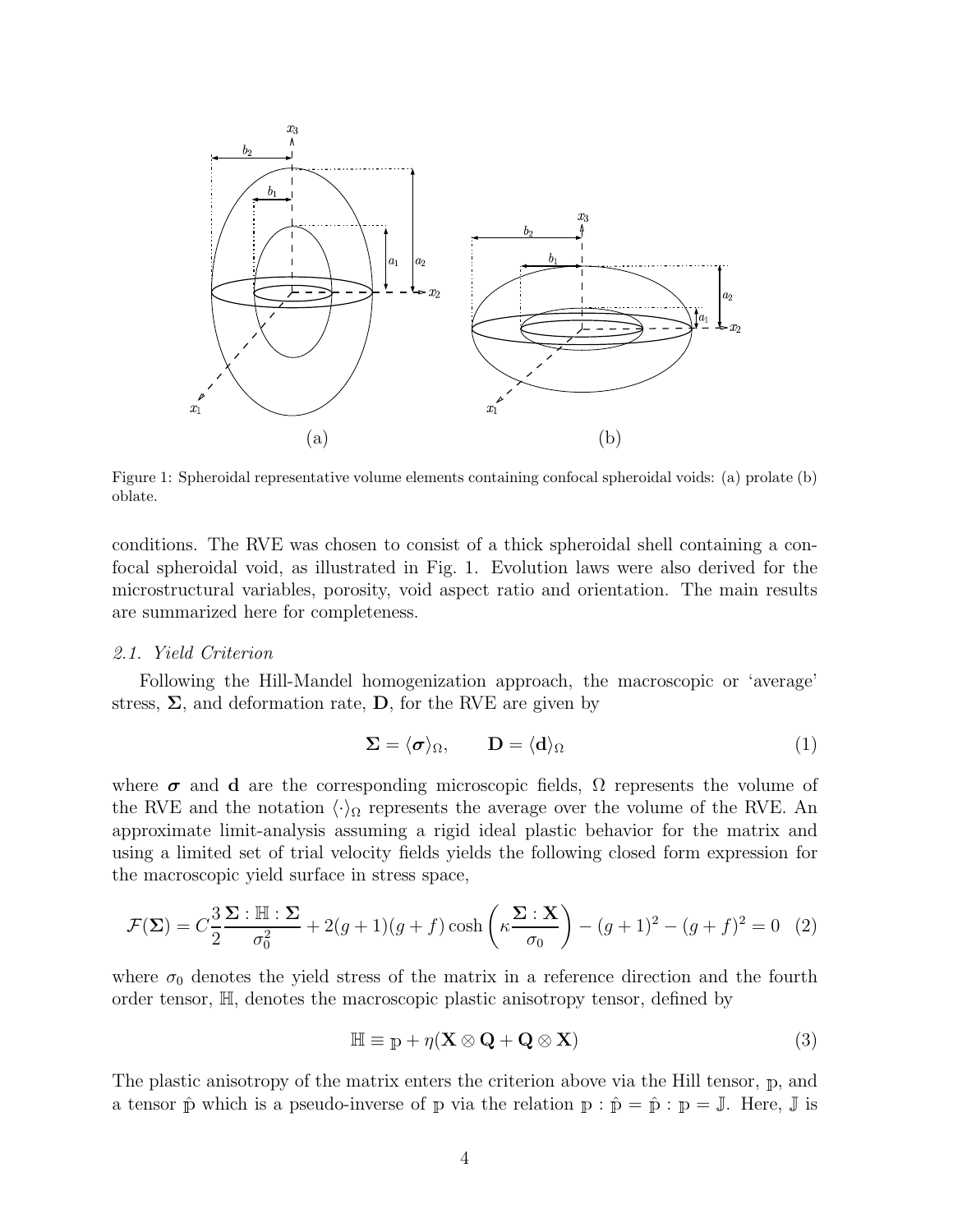the deviatoric projection operator given by  $\mathbb{J} = \mathbb{1} - \frac{1}{3}$  $\frac{1}{3}$ **1**  $\otimes$  **1**, where **1** and **1** are the fourth and second order identity tensors respectively. The tensors  $p$  and  $\hat{p}$  may be related to corresponding anisotropy tensors in deviatoric stress space h and h by  $\mathbb{J}: \mathbb{h}: \mathbb{J} = \mathbb{p}$  and  $\mathbb{J} : \mathbb{\dot{h}} : \mathbb{J} = \hat{\mathbb{p}}$  [see 5]. The tensors **X** and **Q** are tied to the void orientation by

$$
\mathbf{X} \equiv \alpha_2(\underline{e}_1 \otimes \underline{e}_1 + \underline{e}_2 \otimes \underline{e}_2) + (1 - 2\alpha_2)\underline{e}_3 \otimes \underline{e}_3 \tag{4}
$$

$$
\mathbf{Q} \equiv -\frac{1}{2}(\underline{e}_1 \otimes \underline{e}_1 + \underline{e}_2 \otimes \underline{e}_2) + \underline{e}_3 \otimes \underline{e}_3 \tag{5}
$$

where  $(\underline{e}_1, \underline{e}_2, \underline{e}_3)$  is a Cartesian frame introduced in Fig. 1 with  $\underline{e}_3$  aligned with the void axis and the directions of  $\underline{e}_1, \underline{e}_2$  chosen arbitrarily.

In addition to the anisotropy tensor, <sup>h</sup>, and the void orientation, the criterion depends on two non-dimensional variables that characterize the microstructure, the porosity,  $f =$  $\frac{a_1b_1^2}{a_2b_2^2}$ , and the void aspect ratio,  $w = a_1/b_1$ . The variables f and w are related to the eccentricities of the void,  $e_1$ , and the RVE,  $e_2$ , by

$$
\frac{1}{1 - e_1^2} = \begin{cases} w^2 & \text{(p)}\\ 1/w^2 & \text{(o)} \end{cases}
$$
\n
$$
\frac{(1 - e_2^2)^n}{e_2^3} = \frac{1}{f} \frac{(1 - e_1^2)^n}{e_1^3}, \qquad n = \begin{cases} 1 & \text{(p)}\\ 1/2 & \text{(o)} \end{cases}
$$
\n(6)

where the abbreviations (p) and (o) stand for prolate and oblate respectively. The parameter g that appears in  $(2)$  may be interpreted as a 'porosity-like' quantity that takes non-zero values only for oblate void shapes, given by

$$
g \equiv \begin{cases} 0 & \text{(p)}\\ \frac{e_2^3}{\sqrt{1 - e_2^2}} & \text{(o)} \end{cases}
$$
 (7)

In particular, a non-zero value of q for penny-shaped cracks, which is a limiting configuration of an oblate void as the porosity tends to zero, allows for predictions of porosity growth corresponding to the opening of the crack under certain types of loading.

The parameters C,  $\eta$ ,  $\kappa$  and  $\alpha_2$  that appear in the yield criterion (2) are functions of the microstructural variables,  $f$  and  $w$ , defined above. In addition, these depend on material anisotropy via three scalar anisotropy factors given by

$$
h = 2\left[\frac{2(\hat{h}_{11} + \hat{h}_{22} + \hat{h}_{33} - \hat{h}_{23} - \hat{h}_{31} - \hat{h}_{12}) + 3(\hat{h}_{44} + \hat{h}_{55} + \hat{h}_{66})}{15}\right]^{1/2}
$$
  
\n
$$
h_q = \frac{\hat{h}_{11} + \hat{h}_{22} + 4\hat{h}_{33} - 4\hat{h}_{23} - 4\hat{h}_{31} + 2\hat{h}_{12}}{6}, \qquad h_t \equiv h^2 - \frac{3}{4}(\hat{h}_{11} + \hat{h}_{22} + 2\hat{h}_{66} - 2\hat{h}_{12})
$$
\n(8)

where  $\hat{h}_{ij}$  denote the components of the fourth order tensor  $\hat{h}$ , expressed in Voigt notation, in the frame  $(\underline{e}_1, \underline{e}_2, \underline{e}_3)$  of Fig. 1. It may be demonstrated that the parameter h is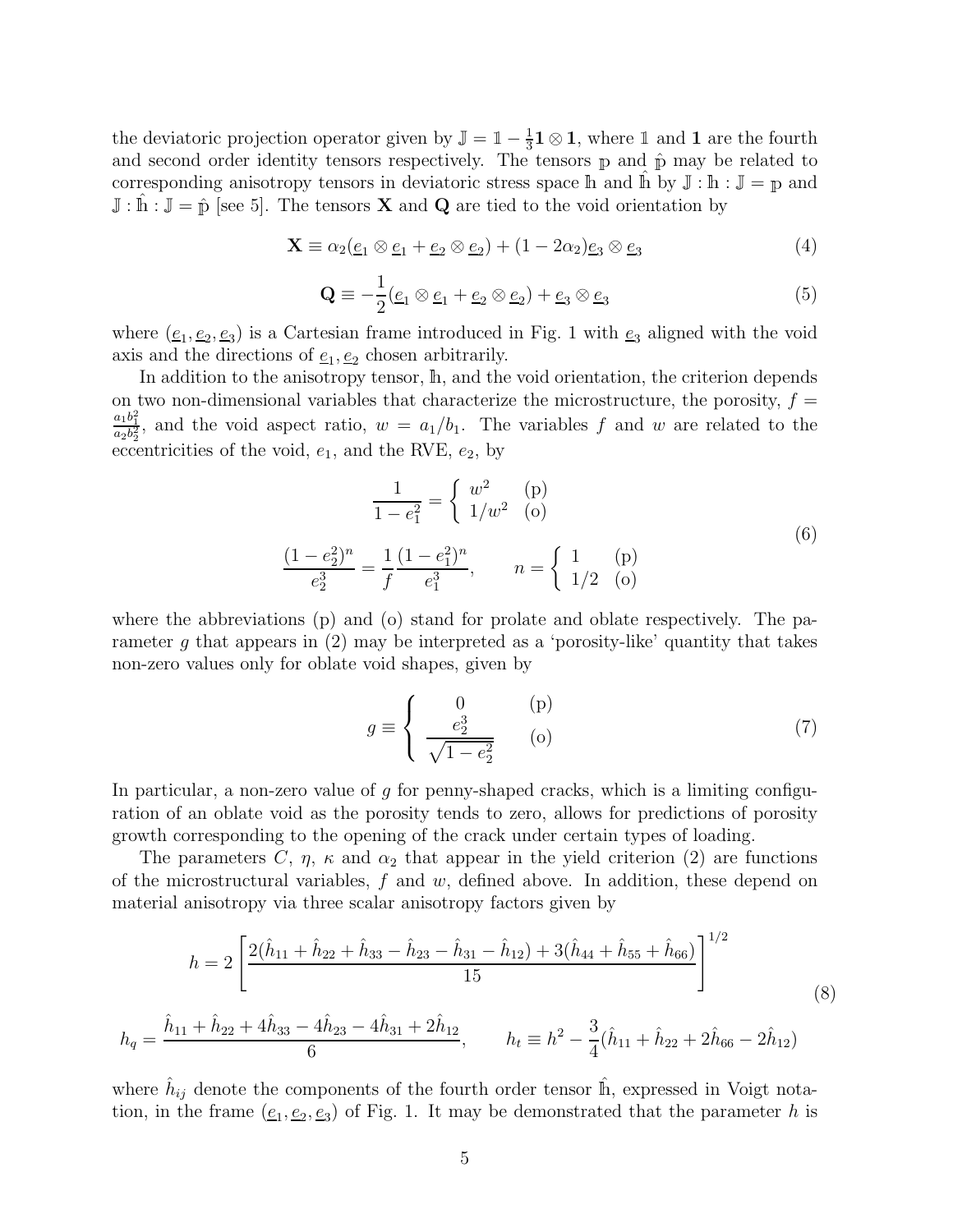an invariant of the fourth order tensor  $\hat{\mathbb{h}}$  while the values of  $h_q$  and  $h_t$  are invariant with respect to arbitrary coordinate rotations about the void axis  $\underline{e}_3$ , as required. The expressions for the model parameters as functions of  $f, w$  and the above defined anisotropy factors are provided in Appendix A.

### 2.2. Microstructure Evolution Laws

Numerical computations using the model requires the introduction of elasticity, which is accounted for using an additive decomposition of the deformation rate tensor into elastic and plastic parts,  $D = D^e + D^p$ . Assuming small elastic strains, a hypoelastic constitutive law may be used to write  $D^e = \mathbb{C}^{-1}$ :  $\dot{\Sigma}$ , where  $\dot{\Sigma}$  denotes some objective measure of the stress rate and C the tensor of elasticity. The macroscopic plastic strain rate may be derived from the yield potential using the normality flow rule [21, 18], i.e.

$$
\mathbf{D}^p = \Lambda \frac{\partial \mathcal{F}}{\partial \mathbf{\Sigma}}(\mathbf{\Sigma}) \tag{9}
$$

where  $\mathcal F$  denotes the yield function of equation (2) and  $\Lambda$  denotes the plastic multiplier. The evolution law for the porosity follows from the property of plastic incompressibility of the matrix

$$
\dot{f} = (1 - f)\text{tr}\,\mathbf{D}^p\tag{10}
$$

The evolution law for the void aspect ratio is determined using an approximate method by assuming that the void shape remains spheroidal upon deformation. The proposed evolution law for the void shape is given by

$$
\frac{\dot{w}}{w} = \frac{3}{2}D_{33}^{p'} + \left(\frac{1 - 3\alpha_1}{f} + 3\alpha_2 - 1\right) \text{tr } \mathbf{D}^p \tag{11}
$$

where  $\mathbf{D}^{p'} = \mathbf{D}^p - \frac{1}{3}$  $\frac{1}{3}$ (tr  $D^p$ )1 denotes the deviatoric part of the plastic deformation rate.

Apart from the evolution laws for  $f$  and  $w$ , an equation for the spin of the void axis  $\underline{e}_3$  is also required to complete the model. An equation for the same based on the micromechanical analysis of Kailasam and Ponte Castaneda [22] was proposed in Keralavarma and Benzerga [24]. This is omitted here, since all the numerical results presented in this paper correspond to special cases of loading where the rotation of the void axis is prevented.

## 3. Numerical Upper-Bound Yield Criterion

In this section, we present a numerical scheme for computing rigorous upper-bounds to the macroscopic yield loci for RVEs of the type illustrated in Fig. 1, i.e. thick spheroidal shells made of a Hill material and containing a confocal spheroidal void. We generalize the numerical method developed by Gologanu et al. [15] for spheroidal voids in a Von Mises matrix to the more general case of Hill orthotropic matrices. As in Gologanu et al. [15], we employ a large number of velocity fields derived from the family of axisymmetric incompressible velocity fields proposed by Lee and Mear [29] to describe the microscopic velocity field in the RVE. In addition, a homogeneous non-axisymmetric deformation field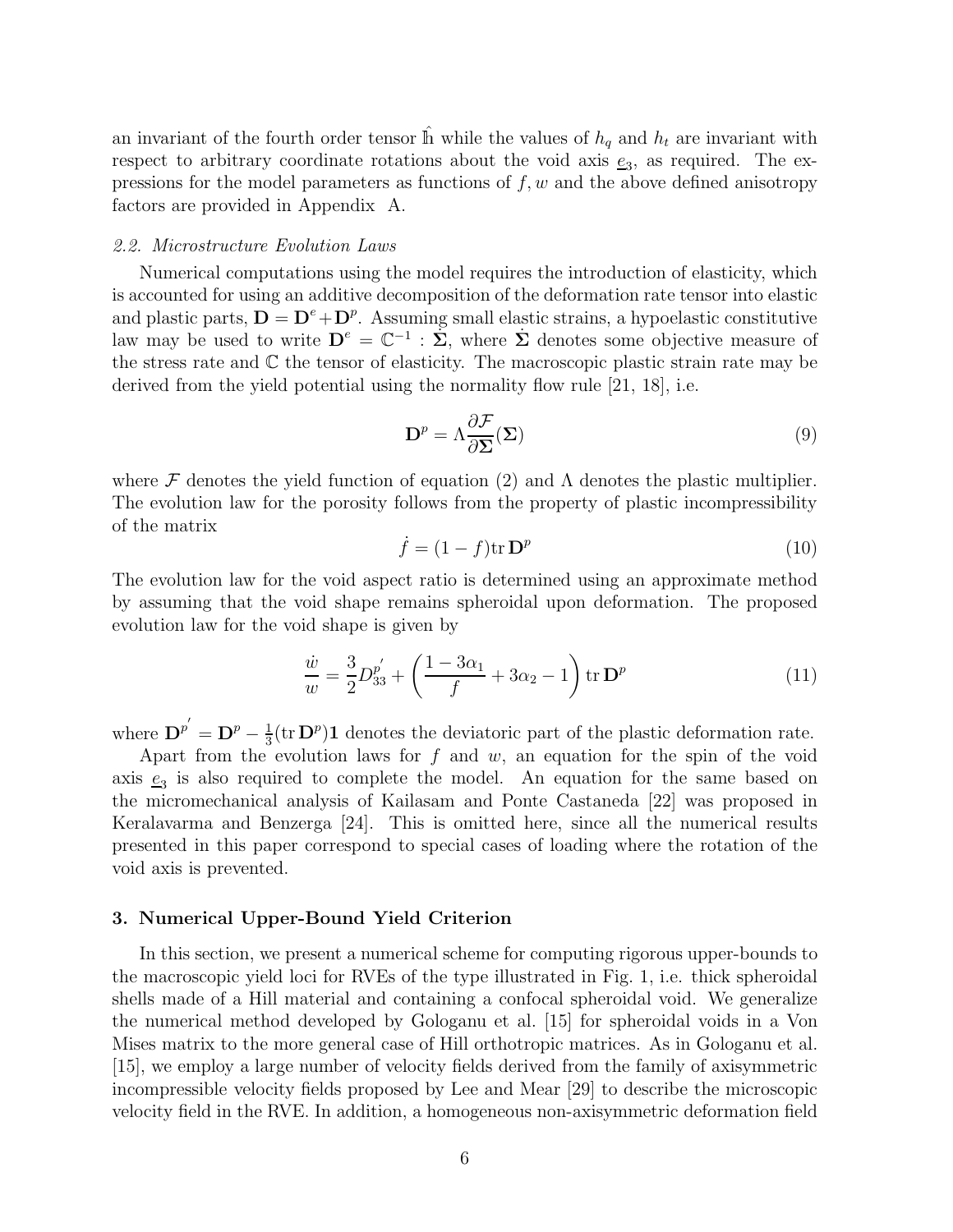is incorporated so that the method can be applied to the case of orthotropic materials that do not respect transverse isotropy about the void axis. While rigorous upper-bound yield loci are obtained in all cases, the method has the property that the loci will be quasi-exact in the special case of materials that are transversely isotropic about the void axis<sup>1</sup>. For general orthotropic materials, an alternative limit analysis approach that does not require choice of trial velocity fields a priori has recently been proposed by Morin et al. [35]. The method consists of discretising the RVE and using the finite element method to compute the plastic limit load by directly applying a single large load step, without geometry update, such that the limit load is reached in a few iterations. Exact microscopic velocity fields are obtained numerically using this approach, which can potentially yield more accurate results for non-transversely isotropic materials. On the other hand, the velocity fields used in the derivation of the analytical model of Keralavarma and Benzerga [24] is a small subset of the trial velocity fields used in the present limit analysis method and is sufficient for the purpose of evaluation of the analytical model and the approximations therein. The formulation here is restricted to the case of axi-symmetric loading about the void axis, i.e. stress states of the form  $\Sigma = \Sigma_{11}(\underline{e}_1 \otimes \underline{e}_1 + \underline{e}_2 \otimes \underline{e}_2) + \Sigma_{33} \underline{e}_3 \otimes \underline{e}_3$ , so that the resulting yield locus represents the intersection in stress space of the yield surface with the plane of axisymmetric loading. For simplicity, we further restrict the analysis to the case where the void axis coincides with one of the axes of material orthotropy, although more general cases can be considered by a straightforward extension of the present formulation. In the following derivations, the Cartesian frame  $(\underline{e}_1, \underline{e}_2, \underline{e}_3)$  of Fig. 1 is taken to coincide with the axes of orthotropy of the matrix.

### 3.1. Variational definition of the yield locus

In the kinematic approach of Hill-Mandel homogenization theory, the RVE of Fig. 1 is subjected to homogeneous deformation rate boundary conditions  $v(x) = D \cdot x$  on  $\partial \Omega$ . For a rigid plastic material, the macroscopic plastic dissipation in the RVE,  $\Sigma : D \equiv \Pi(D)$ , equals the volume average of the microscopic plastic dissipation according to the Hill-Mandel lemma; i.e.  $\Sigma : D = \langle \sigma : d \rangle_{\Omega}$ . This fact is used to arrive at a variational expression for  $\Pi(D)$  as

$$
\Pi(\mathbf{D}) = \inf_{\mathbf{d} \in \mathcal{K}(\mathbf{D})} \langle \pi(\mathbf{d}) \rangle_{\Omega} \tag{12}
$$

where  $\mathcal{K}(\mathbf{D})$  is the set of all incompressible microscopic deformation fields **d** that are kinematically admissible with respect to the homogeneous deformation rate D at the RVE boundary

$$
\mathcal{K}(\mathbf{D}) = \{ \mathbf{d} | \exists \underline{v}, \forall \underline{x} \in \Omega, \, \mathbf{d} = \frac{1}{2} (\nabla \underline{v} + \nabla \underline{v}^T), \, \text{tr } \mathbf{d} = 0 \text{ and } \forall \underline{x} \in \partial \Omega, \, \underline{v} = \mathbf{D} . \underline{x} \}
$$
 (13)

<u>v</u> is the trial velocity field and  $\pi(d)$  is the microscopic plastic dissipation. The latter is obtained from the maximum rate of dissipation principle as

$$
\pi(\mathbf{d}) = \sup_{\sigma^* \in \mathcal{C}} \sigma^* : \mathbf{d} \tag{14}
$$

<sup>&</sup>lt;sup>1</sup>We assume that the Lee and Mear [29] fields represent the complete family of incompressible axisymmetric velocity fields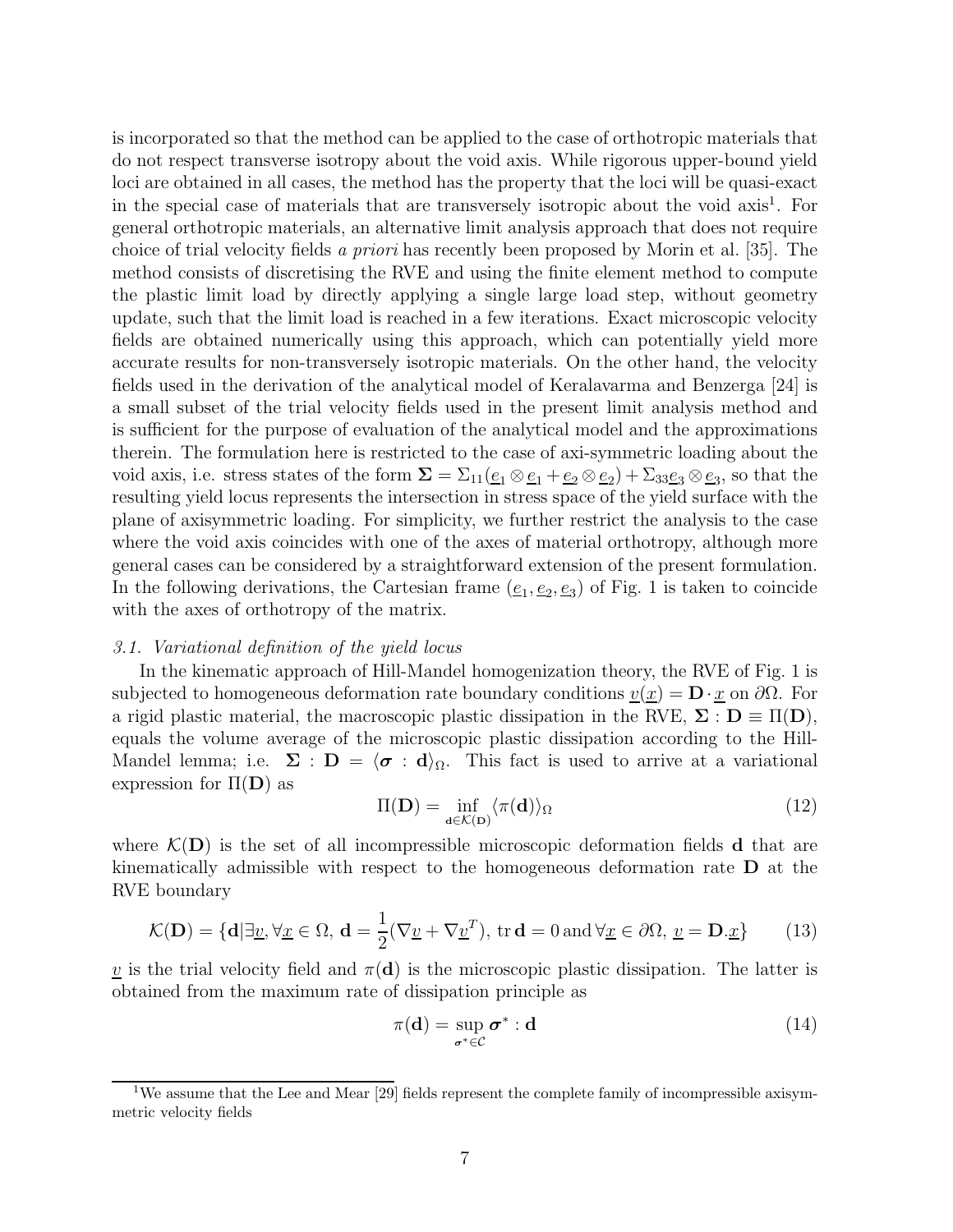where  $\mathcal C$  denotes the microscopic convex of rigidity. For a Hill orthotropic material, the above evaluates to

$$
\pi(\mathbf{d}) = \sigma_0 d_{eq}, \qquad d_{eq} \equiv \sqrt{\frac{2}{3}\mathbf{d} : \hat{\mathbf{h}} : \mathbf{d}}
$$
\n(15)

where  $d_{eq}$  is an effective strain rate work conjugate to the reference yield stress  $\sigma_0$ .

The macroscopic convex of reversibility or the region of potentially supportable stresses  $\Sigma$  in stress space is given by the inequality

$$
\Sigma : D \leq \Pi(D) \qquad \forall D \tag{16}
$$

The macroscopic yield surface is the boundary of the above region defined as the envelope of hyperplanes in stress space,  $\Sigma : D = \Pi(D)$ , parameterized by D [44]. Since  $\Pi(D)$  is a homogeneous function of degree one in the components of D, the five ratios of these components may be eliminated between the six equations above to obtain the explicit equation for the macroscopic yield surface. Considering the special case of axisymmetric loading about the void axis, one can see that the macroscopic stress and rate of deformation tensors must be of the form

$$
\Sigma = \Sigma_{11}(\underline{e}_1 \otimes \underline{e}_1 + \underline{e}_2 \otimes \underline{e}_2) + \Sigma_{33} \underline{e}_3 \otimes \underline{e}_3, \tag{17}
$$

$$
\mathbf{D} = D_{11}\underline{e}_1 \otimes \underline{e}_1 + D_{22}\underline{e}_2 \otimes \underline{e}_2 + D_{33}\underline{e}_3 \otimes \underline{e}_3 \tag{18}
$$

under the assumption that the triad  $(\underline{e}_1, \underline{e}_2, \underline{e}_3)$  coincides with the principal directions of matrix orthotropy. Using (17) and (18) in (16), the region of allowable stresses may be written as

$$
\Sigma_{11}(D_{11} + D_{22} + X D_{33}) \le \Pi(D_{11}, D_{22}, D_{33}) \qquad \forall D_{11}, D_{22}, D_{33}, \qquad X \equiv \frac{\Sigma_{33}}{\Sigma_{11}} \tag{19}
$$

where X is the ratio of the principal stresses, and the notation  $\Pi$  is retained for convenience. For axisymmetric loading,  $X$  is related to the stress triaxiality,  $T$ , by

$$
X = \frac{9T}{3T - 1} - 2, \quad T \equiv \frac{\text{tr}\,\Sigma}{3\sqrt{\frac{3}{2}\Sigma \cdot \Sigma}}
$$
(20)

In other words, the yield point for an axisymmetric stress state defined by the ratio of the principal stresses  $X$  may be obtained by minimizing the right-hand side of equation  $(19)<sub>1</sub>$  with respect to arbitrary values of  $D_{ij}$  and using the equality condition in  $(19)<sub>1</sub>$  to solve for  $\Sigma_{11}$ . However, since  $\Pi(D)$  is homogeneous of degree one in D, inequality  $(19)_1$  is homogeneous in  **and one may scale the components of**  $**D**$  **arbitrarily. For convenience** we impose the condition

$$
D_{11} + D_{22} + X D_{33} = 1\tag{21}
$$

so that we have

$$
\Sigma_{11} = \bar{\Pi}(X) \equiv \inf_{D_{11}, D_{22}, D_{33}} \Pi(D_{11}, D_{22}, D_{33})
$$
\n(22)

subject to the constraint (21). Note that the choice of constraint (21) implies that the solution for  $\Sigma_{11}$  must be positive. However, since the yield surface is centrosymmetric about the origin,  $-\Sigma_{11}$  is also a solution.  $\Pi(D_{11}, D_{22}, D_{33})$  is in turn calculated by evaluation of the infimum in equation (12) using a finite set of kinematically admissible trial velocity fields as defined by (13).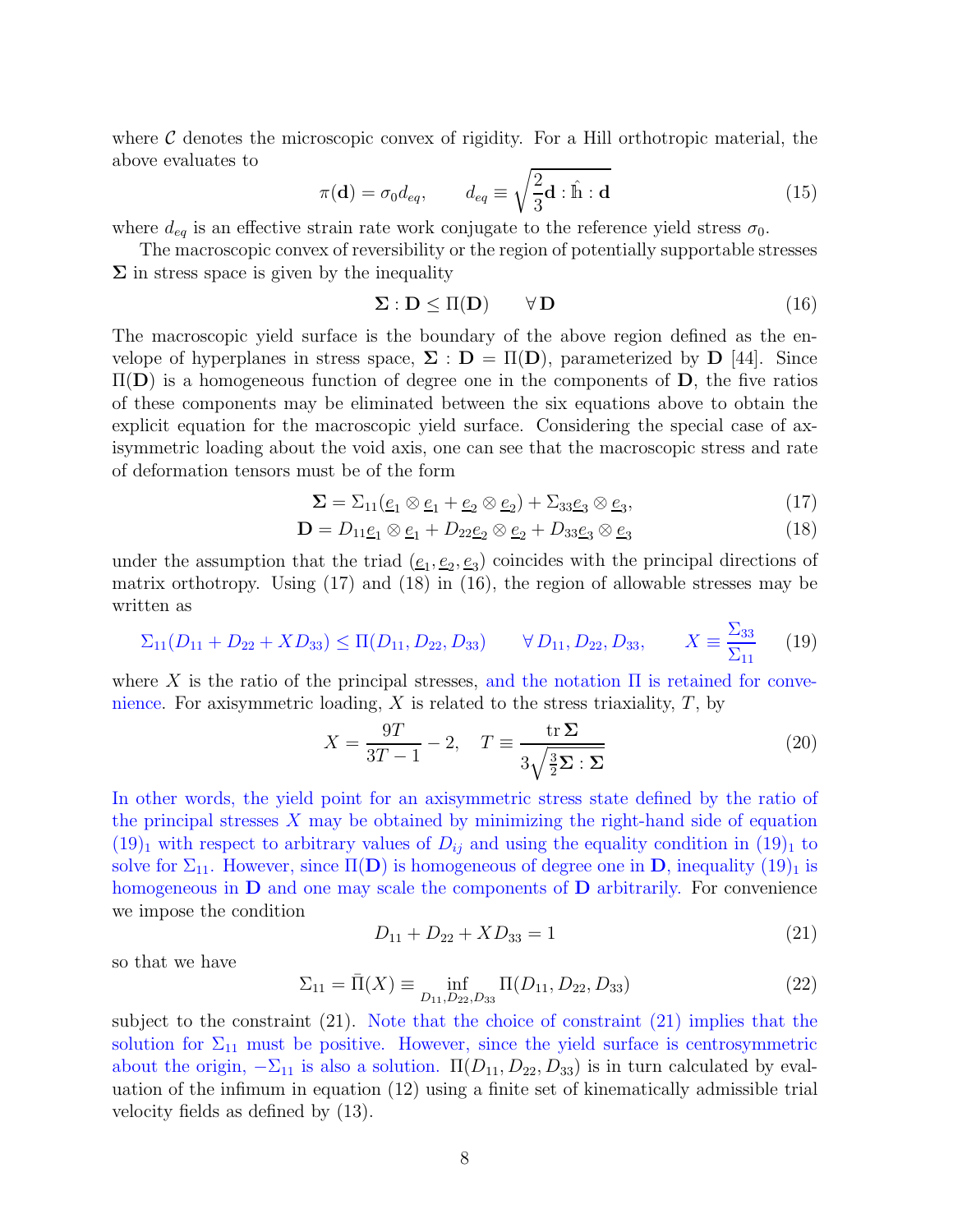#### 3.2. Trial velocity fields

The macroscopic deformation tensor in (18) may be written as a linear combination of an axisymmetric deformation rate,  $\mathbf{D}^a$ , and a pure shear deformation in the transverse plane of the RVE,  $\mathbf{D}^s$ , as

$$
\mathbf{D} = \mathbf{D}^a + \mathbf{D}^s
$$
  
\n
$$
\mathbf{D} = D^a + \mathbf{D}^s
$$
  
\n
$$
\mathbf{D}^a = D_{11}^a (\underline{e}_1 \otimes \underline{e}_1 + \underline{e}_2 \otimes \underline{e}_2) + D_{33}^a \underline{e}_3 \otimes \underline{e}_3, \quad \mathbf{D}^s = D_{11}^s (\underline{e}_1 \otimes \underline{e}_1 - \underline{e}_2 \otimes \underline{e}_2)
$$
\n(23)

where

$$
D_{11}^a = \frac{D_{11} + D_{22}}{2}, \quad D_{33}^a = D_{33}, \quad D_{11}^s = \frac{D_{11} - D_{22}}{2}
$$
 (24)

For the numerical evaluation of  $\Pi(D_{11}, D_{22}, D_{33})$  in (22), using (12), we consider trial velocity fields of the form

$$
\underline{v} = \underline{v}^a + \mathbf{D}^s \cdot \underline{x} \tag{25}
$$

$$
\mathbf{d} = \frac{1}{2} \left( \nabla \underline{v} + \nabla \underline{v}^T \right) = \mathbf{d}^a + \mathbf{D}^s \tag{26}
$$

where the first component,  $\underline{v}^a$ , is an axisymmetric velocity field and the second velocity field corresponds to a homogeneous pure shear deformation,  $\mathbf{D}^s$ , in the transverse plane of the RVE. From the kinematic boundary conditions, equation (13), we obtain

$$
\underline{v} = \mathbf{D} \cdot \underline{x} \quad \Rightarrow \quad \underline{v}^a = \mathbf{D}^a \cdot \underline{x} \qquad \text{on} \quad \partial \Omega \tag{27}
$$

We choose the field  $v^a$  from the family of incompressible axisymmetric velocity fields proposed by Lee and Mear [29], which is assumed to represent the complete set of such velocity fields. Due to the spheroidal geometry of the problem, we choose to work with the spheroidal coordinate system  $(\lambda, \beta, \varphi)$ , whose base vectors are defined in the Cartesian frame of Fig. 1 as

$$
\underline{e}_{\lambda} = \{ a \sin \beta \cos \varphi \underline{e}_1 + a \sin \beta \sin \varphi \underline{e}_2 + b \cos \beta \underline{e}_3 \} / \sqrt{g_{\lambda \lambda}}
$$
  
\n
$$
\underline{e}_{\beta} = \{ b \cos \beta \cos \varphi \underline{e}_1 + b \cos \beta \sin \varphi \underline{e}_2 - a \sin \beta \underline{e}_3 \} / \sqrt{g_{\lambda \lambda}}
$$
  
\n
$$
\underline{e}_{\varphi} = - \sin \varphi \underline{e}_1 + \cos \varphi \underline{e}_2
$$
\n(28)

$$
g_{\lambda\lambda} \equiv a^2 \sin^2 \beta + b^2 \cos^2 \beta, \qquad \begin{cases} a = c \cosh \lambda, & b = c \sinh \lambda \\ a = c \sinh \lambda, & b = c \cosh \lambda \end{cases} \qquad (29)
$$

where c denotes the semi-focal length of the spheroidal void. In the spheroidal system, iso- $\lambda$  surfaces are confocal spheroids with focal length, 2c, so that the surfaces of the void and the RVE correspond to constant values of  $\lambda$ , designated  $\lambda_1$  and  $\lambda_2$  respectively. The eccentricity, e, of the current confocal spheroid is related to  $\lambda$  as  $e = 1/\cosh \lambda$ , with  $e_1$ and  $e_2$  denoting the eccentricities of the void and the RVE respectively. The components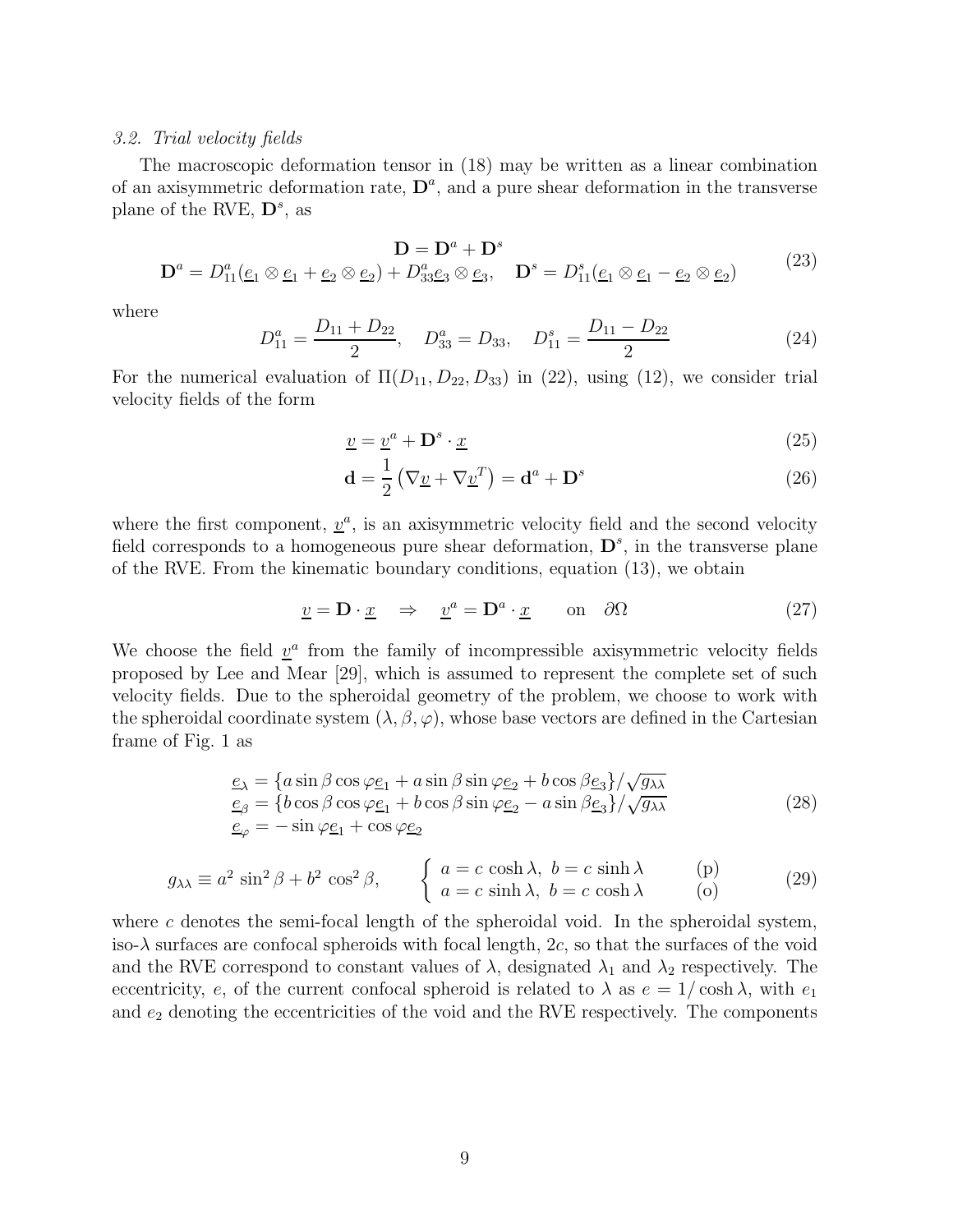of the Lee and Mear [29] velocity fields, expressed in spheroidal coordinates, are

$$
\begin{cases}\nv_{\lambda}^{a}(\lambda,\beta) = c^{2}/\sqrt{g_{\lambda\lambda}} \{B_{00}/\sinh(\lambda) \\
+ \sum_{k=2,4,\dots}^{+\infty} \sum_{m=0}^{+\infty} k(k+1)[B_{km}Q_{m}^{1}(w) + C_{km}P_{m}^{1}(w)]P_{k}(u)\} \\
v_{\beta}^{a}(\lambda,\beta) = c^{2}/\sqrt{g_{\lambda\lambda}} \{\sum_{k=2,4,\dots}^{+\infty} \sum_{m=1}^{+\infty} m(m+1)[B_{km}Q_{m}(w) \\
+ C_{km}P_{m}(w)]P_{k}^{1}(u)\}\n\end{cases}
$$
\n(30)

$$
\begin{cases}\nv_{\lambda}^{a}(\lambda,\beta) = c^{2}/\sqrt{g_{\lambda\lambda}} \{B_{00}/\cosh(\lambda) \\
+ \sum_{k=2,4,\dots}^{+\infty} \sum_{m=0}^{+\infty} k(k+1)i^{m}[i B_{km}Q_{m}^{1}(w) + C_{km}P_{m}^{1}(w)]P_{k}(u)\} \\
v_{\beta}^{a}(\lambda,\beta) = c^{2}/\sqrt{g_{\lambda\lambda}} \{\sum_{k=2,4,\dots}^{+\infty} \sum_{m=1}^{+\infty} m(m+1)i^{m}[i B_{km}Q_{m}(w) \\
+ C_{km}P_{m}(w)]P_{k}^{1}(u)\}\n\end{cases}
$$
\n(31)

where

$$
w \equiv \begin{cases} \cosh \lambda & \text{(p)} \\ i \sinh \lambda & \text{(o)} \end{cases}; \qquad u \equiv \cos \beta \tag{32}
$$

In the above expressions,  $P_n^m$  and  $Q_n^m$  represent associated Legendre functions of the first and second kinds respectively, of order m and degree n [17], and  $B_{km}$  and  $C_{km}$  are arbitrary real constants. The requirement of homogeneous boundary strain rate, equation  $(27)_2$  for some unspecified  $\mathbf{D}^a$ , leads to the following expressions for  $D_{11}^a$  and  $D_{33}^a$  in terms of the coefficients  $B_{km}$  and  $C_{km}$  of the Lee-Mear fields

$$
D_{11}^{a} = \frac{3c^{2}}{a_{2}^{2} - b_{2}^{2}} \left[ G_{2}(\lambda_{2}) - \frac{3a_{2}}{b_{2}} F_{2}(\lambda_{2}) \right], \ D_{33}^{a} = \frac{3c^{2}}{a_{2}^{2} - b_{2}^{2}} \left[ G_{2}(\lambda_{2}) - \frac{3b_{2}}{a_{2}} F_{2}(\lambda_{2}) \right] \tag{33}
$$

and linear constraints on the remaining coefficients  $B_{km}$  and  $C_{km}$ , given by [see 15]

$$
\begin{cases}\ne_2^3 B_{00}/(3(1-e_2^2)) + (3-e_2^2)F_2(\lambda_2)/\sqrt{1-e_2^2} - G_2(\lambda_2) = 0 & \text{(p)}\\ -e_2^3 B_{00}/(3\sqrt{1-e_2^2}) + (3-2e_2^2)F_2(\lambda_2)/\sqrt{1-e_2^2} - G_2(\lambda_2) = 0 & \text{(o)}\end{cases}
$$
\n(34)

$$
F_k(\lambda_2) = G_k(\lambda_2) = 0, \qquad k = 4, 6, 8... \tag{35}
$$

where

$$
\begin{cases}\nF_k(\lambda) \equiv \sum_{m=0}^{+\infty} \left[ B_{km} Q_m^1(w) + C_{km} P_m^1(w) \right] \\
G_k(\lambda) \equiv \sum_{m=1}^{+\infty} m(m+1) \left[ B_{km} Q_m(w) + C_{km} P_m(w) \right]\n\end{cases} (p)
$$
\n(36)

$$
\begin{cases}\nF_k(\lambda) \equiv \sum_{m=0}^{+\infty} i^m \left[ i B_{km} Q_m^1(w) + C_{km} P_m^1(w) \right] \\
G_k(\lambda) \equiv \sum_{m=1}^{+\infty} m(m+1) i^m \left[ i B_{km} Q_m(w) + C_{km} P_m(w) \right]\n\end{cases} (o)
$$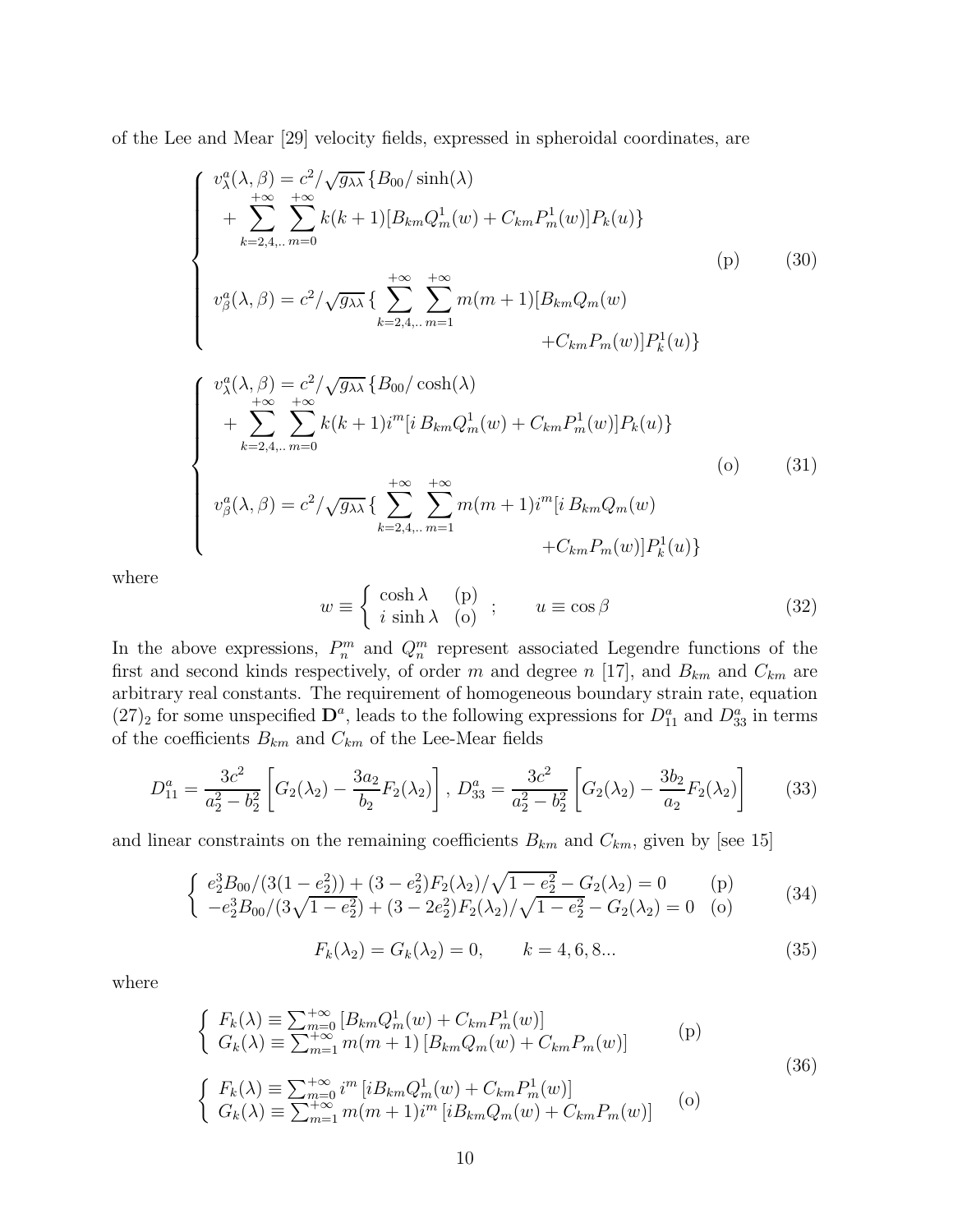Note that equation (34) is obtained by using equations (33) to eliminate the components of  $\mathbf{D}^a$  from the condition tr $\mathbf{D}^a = 3c^3B_{00}/(a_2b_2^2)$ . The constraint of equation (21) may now be written using spheroidal coordinates by using (33) and (24) in (21) as

$$
\frac{3c^2}{a_2^2 - b_2^2} \left[ (2 + X)G_2(\lambda_2) - 3\left( 2\frac{a_2}{b_2} + X\frac{b_2}{a_2} \right) F_2(\lambda_2) \right] = 1 \tag{37}
$$

Thus, the numerical evaluation of the yield point under axisymmetric loading (17), specified by the stress ratio  $X = \Sigma_{33}/\Sigma_{11}$ , corresponds to minimization of the function  $\Pi(X)$ in (22) using trial velocity fields of the form (26), subject to linear constraints on the values of the coefficients  $B_{km}$  and  $C_{km}$ , given by equations (34), (35) and (37).

## 3.3. Numerical minimization of the plastic dissipation

For given values of the microstructural parameters  $f$  and  $w$ , the eccentricities of the void and RVE may be obtained from equation  $(6)$ . The semi-focal length, c, may be chosen arbitrarily since the problem is scale invariant. Combining (12) and (15), we may write the macroscopic plastic dissipation as

$$
\Pi(\mathbf{D}) = \inf_{\mathbf{d}\in\mathcal{K}(\mathbf{D})} \sigma_0 \langle d_{eq} \rangle_{\Omega}, \qquad d_{eq} = \sqrt{\frac{2}{3}\mathbf{d} : \hat{\mathbb{h}} : \mathbf{d}} \tag{38}
$$

**d** is computed using the decomposition of the microscopic velocity field,  $v$ , in (26), where  $v^a$  is chosen to be a finite sub-set of the infinite double-series of the Lee-Mear fields in equations (30)-(31). Adopting the velocity fields corresponding to the coefficients  $B_{00}$ ,  $B_{km}$  and  $C_{km}$ , where  $k = 2, 4, 6, ..., K$  and  $m = 0, 1, 2, ..., M$ , we have a total of  $N = K(M+1) + 2$  trial velocity fields (including the homogeneous pure shear field  $\mathbf{D}^s \cdot \underline{x}$ ). It is clear that **d** is a homogeneous linear function of the coefficients  $B_{00}, B_{km}, C_{km}$  and the in-plane shear strain rate  $D_{11}^s$ . Let [d] stand for the  $6 \times 1$  Voigt vector representation of **d** in the frame  $(\underline{e}_1, \underline{e}_2, \underline{e}_3)$ . We may write

$$
[\mathbf{d}] = [\mathcal{L}(\lambda, \beta, \varphi)][A] \tag{39}
$$

where  $[\mathcal{L}(\lambda, \beta, \varphi)]$  is a  $6 \times N$  matrix whose components are functions of the coordinates  $(\lambda, \beta, \varphi)$ , and  $[A]$  is a  $N \times 1$  column vector defined as

$$
[A] \equiv [B_{00} \quad [B_{km}]^T \quad [C_{km}]^T \quad D_{11}^s]^T \tag{40}
$$

In (40),  $[B_{km}]$  and  $[C_{km}]$  denote column vectors of the corresponding Lee-Mear coefficients. The expression for  $d_{eq}$  may be written as

$$
d_{eq} = \sqrt{\frac{2}{3}[A]^T[\mathcal{L}]^T[\hat{\mathbb{h}}][\mathcal{L}][A]} = \sqrt{[A]^T[\mathcal{M}][A]}, \qquad [\mathcal{M}] \equiv \frac{2}{3}[\mathcal{L}]^T[\hat{\mathbb{h}}][\mathcal{L}] \tag{41}
$$

where  $[\hat{\mathbb{h}}]$  is the coordinatization of the anisotropy tensor,  $\hat{\mathbb{h}}$ , in the frame  $(\underline{e}_1, \underline{e}_2, \underline{e}_3)$ , expressed in Voigt form. Since  $(\underline{e}_1, \underline{e}_2, \underline{e}_3)$  is taken to be the frame of material orthotropy,  $[\hat{\mathbb{h}}]$ will be a diagonal  $6\times6$  matrix. Combining equations (22), (38) and (41), the optimization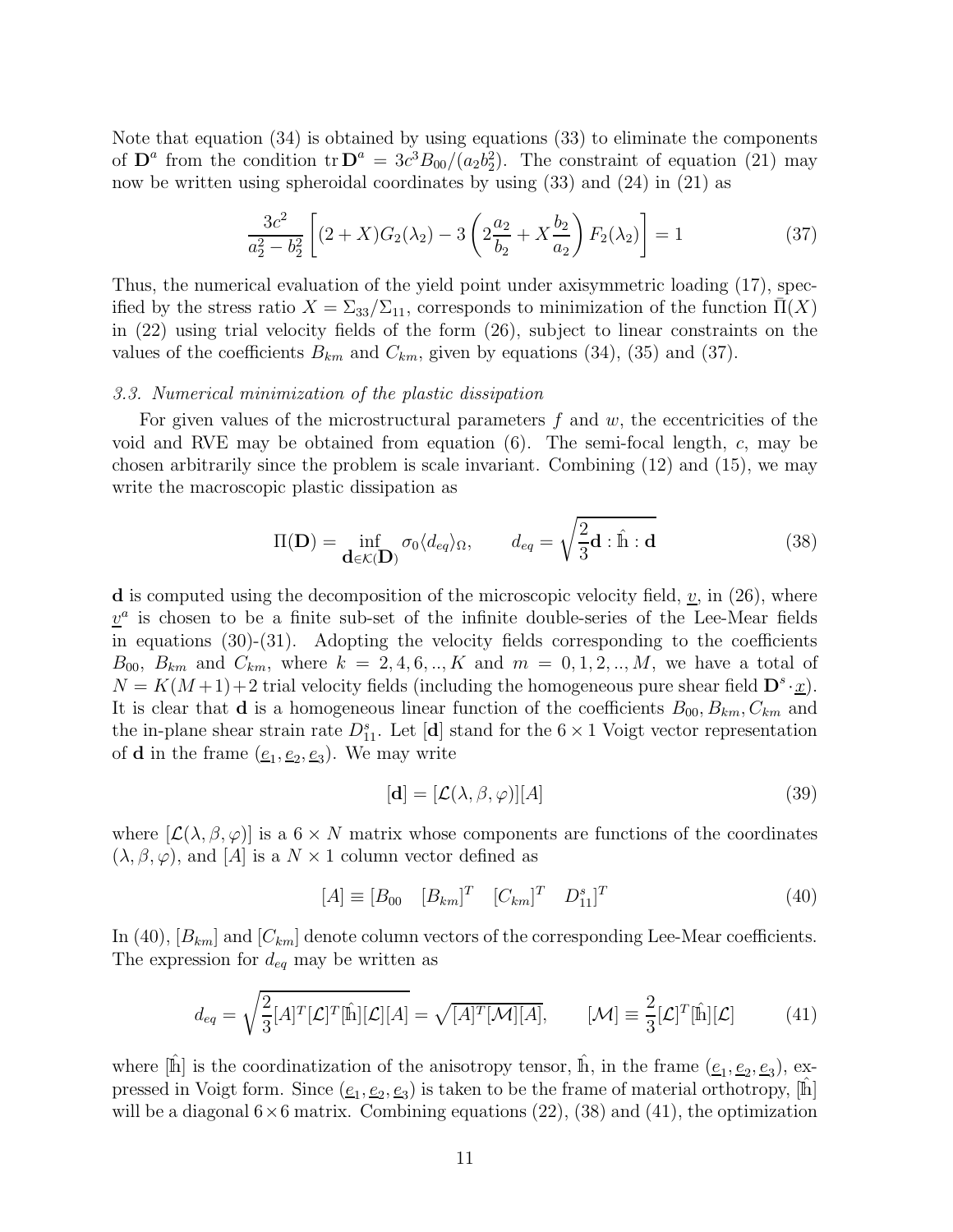problem for determination of the yield point under axisymmetric loading specified by the stress ratio  $X$  may now be written in the form

$$
\bar{\Pi}(X) = \inf_{[A] \in \mathcal{R}^N} \sigma_0 \left\langle \sqrt{[A]^T [\mathcal{M}][A]} \right\rangle_{\Omega} \tag{42}
$$

However, the components of  $[A]$  are subject to the constraints given by equations (34),  $(35)$  and  $(37)$ . These make a total of K linear equality constraints, which may be used to eliminate  $K$  of the  $N$  unknowns as

$$
[A] = [\mathcal{C}][B] + [A_0] \tag{43}
$$

where [B] is an  $\bar{N} \times 1$  vector of the remaining independent unknowns  $\bar{N} = N - K$ , [C] is a constraint matrix of dimensions  $N \times \overline{N}$  and  $[A_0]$  is a constant vector. Using (43) in  $(42)$ , we have

$$
\overline{\Pi}(X) = \inf_{[B] \in \mathcal{R}^{\tilde{N}}} \widetilde{\Pi}([B]), \quad \widetilde{\Pi}([B]) \equiv \sigma_0 \left\langle \sqrt{([C][B] + [A_0])^T [\mathcal{M}]([C][B] + [A_0])} \right\rangle_{\Omega} \tag{44}
$$

The above represents an unconstrained minimization problem where  $\Pi([B])$  is the objective function in  $\bar{N}$  variables, [B], and the space of admissible values of [B] is  $\mathcal{R}^{\bar{N}}$ . Existence of the minimum is guaranteed by the fact that  $[h]$  is a positive definite matrix, which implies that  $|\mathcal{M}|$  is positive semi-definite and hence the objective function is convex. Further, the minimum value of the objective function (and therefore the yield point according to (22)) will be unique even though the minimum may be attained for an infinite number of values of  $|B|$ . The Jacobian of the objective function is given by

$$
\frac{\partial \tilde{\Pi}}{\partial [B]} = \sigma_0 \left\langle \frac{[\mathcal{C}]^T [\mathcal{M}] ([\mathcal{C}] [B] + [A_0])}{\sqrt{([B]^T [\mathcal{C}]^T + [A_0]^T) [\mathcal{M}] ([\mathcal{C}] [B] + [A_0])}} \right\rangle_{\Omega} \tag{45}
$$

The above problem can be solved for various values of the macroscopic stress triaxiality, T, to obtain individual points on the yield locus using equation (22). A program is developed to perform the above minimization using a conjugate gradient minimization algorithm [12]. Henceforth, the yield locus obtained using the above method will be referred to as the 'exact numerical yield locus'. The analytical criterion of section 2 is compared with the exact numerical yield loci for various proportional loading paths, void shapes, volume fractions and material anisotropy coefficients in the following section.

### 4. Results

### 4.1. Yield Criterion

The numerical method of the previous section can be used to generate the yield locus for axisymmetric loading about the void axis, i.e. stress states of the form  $\Sigma = \Sigma_{11}(\underline{e}_1 \otimes$  $\underline{e}_1 + \underline{e}_2 \otimes \underline{e}_2 + \Sigma_{33} \underline{e}_3 \otimes \underline{e}_3$ . The analytical equation of the yield locus (2) for axisymmetric loading reads

$$
\frac{h_q'C}{\sigma_0^2} \left( \Sigma_{33} - \Sigma_{11} + \frac{3}{2} \eta \Sigma_h \right)^2 + 2(g+1)(g+f) \cosh\left(\kappa \frac{\Sigma_h}{\sigma_0}\right) - (g+1)^2 - (g+f)^2 = 0 \tag{46}
$$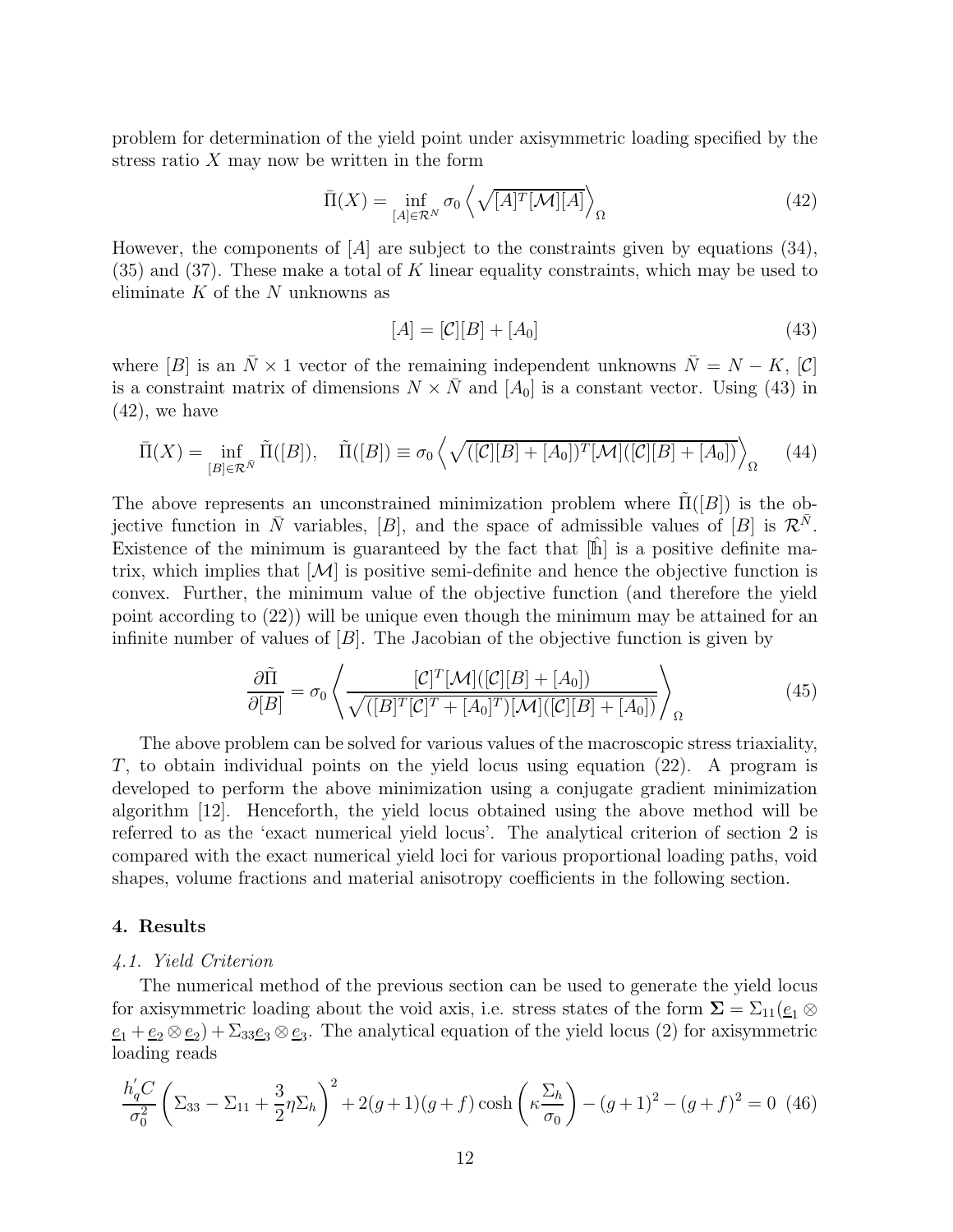| Name       |       | nэ    | nз    | nл          | n.,   | โห    |
|------------|-------|-------|-------|-------------|-------|-------|
| Isotropic  | 1.000 | 1.000 | 1.000 | 1.000       | 1.000 | 1 000 |
| Material 1 | 1.000 | 1.000 | 1.000 | 2.333 2.333 |       | 1.000 |
| Material 2 | 1.000 | 1.000 | 1.000 | 0.500       | 0.500 | 1.000 |
| Material 3 | 1.650 | 0.778 | 0.893 | 1.378       | 0.943 | 1.627 |

Table 1: Table of material anisotropy parameters used in the numerical computations.

where  $\Sigma_h$  is defined by  $\Sigma_h \equiv \Sigma : \mathbf{X} = 2\alpha_2 \Sigma_{11} + (1 - 2\alpha_2) \Sigma_{33}$  and  $h'_e$  $q$  is defined similar to  $h_q$  in equation (8) using the components of the tensor h instead of  $\hat{h}$ . The criterion also depends on the anisotropy factors  $h, h_q$  and  $h_t$  defined in (8). In the case when  $(\underline{e}_1, \underline{e}_2, \underline{e}_3)$  coincides with the axes of orthotropy, the Voigt form of the tensors h and  $\hat{h}$ are diagonalized and they take on simplified expressions

$$
h = 2\left[\frac{2(\hat{h}_1 + \hat{h}_2 + \hat{h}_3) + 3(\hat{h}_4 + \hat{h}_5 + \hat{h}_6)}{15}\right]^{1/2}, \qquad h_t = h^2 - \frac{3}{4}(\hat{h}_1 + \hat{h}_2 + 2\hat{h}_6)
$$
  

$$
h_q = \frac{\hat{h}_1 + \hat{h}_2 + 4\hat{h}_3}{6}, \qquad h'_q = \frac{h_1 + h_2 + 4h_3}{6}
$$
 (47)

In the above expressions,  $h_i$  and  $\hat{h}_i$  (i = 1..6) represent the diagonal elements of the Voigt matrix representation of the tensors  $\mathbb R$  and  $\mathbb R$  respectively. These are related by [see 5]

$$
\hat{h}_1 = \frac{-h_1 + 2h_2 + 2h_3}{h_1h_2 + h_2h_3 + h_3h_1}, \hat{h}_2 = \frac{2h_1 - h_2 + 2h_3}{h_1h_2 + h_2h_3 + h_3h_1}, \hat{h}_3 = \frac{2h_1 + 2h_2 - h_3}{h_1h_2 + h_2h_3 + h_3h_1},
$$
\n
$$
\hat{h}_4 = \frac{1}{h_4}, \hat{h}_5 = \frac{1}{h_5}, \hat{h}_6 = \frac{1}{h_6}
$$
\n(48)

It may also be noted that, in the case of transverse isotropy about the  $\underline{e}_3$  axis,  $h'_q = 1/h_q$ .

A detailed tabulation of the Hill anisotropy coefficients in practically important engineering materials is available in Benzerga [2]. For the numerical results presented here, we have chosen to work with a set of fictitious material parameters that are loosely based on the observed values of the Hill coefficients in engineering materials. Table 1 shows the values of the Hill coefficients for four different materials. The first row corresponds to an isotropic material, which is used as a reference. Materials 1 and 2 are transversely isotropic materials with properties similar to those analyzed in Benzerga and Besson [5]. The properties of Material 1 are similar to those observed in thick Al sheets. Material 3 is not transversely isotropic and the properties are based on experimentally determined values for C.P. grade Titanium<sup>2</sup>. In particular, the chosen material designations and properties are identical to those presented in Keralavarma and Benzerga [24] for consistency.

Figs.  $2(a)-(d)$  show the yield loci for the four materials from Table 1 for prolate cavities of aspect ratio,  $w = 5$ , and three different values of the porosity. The loci are plotted with

<sup>&</sup>lt;sup>2</sup>Since the available data in the literature for Ti correspond to thin sheets [30], for which the out of plane strain ratios are not reported, these we assumed to be unity while calculating the data in Table 1.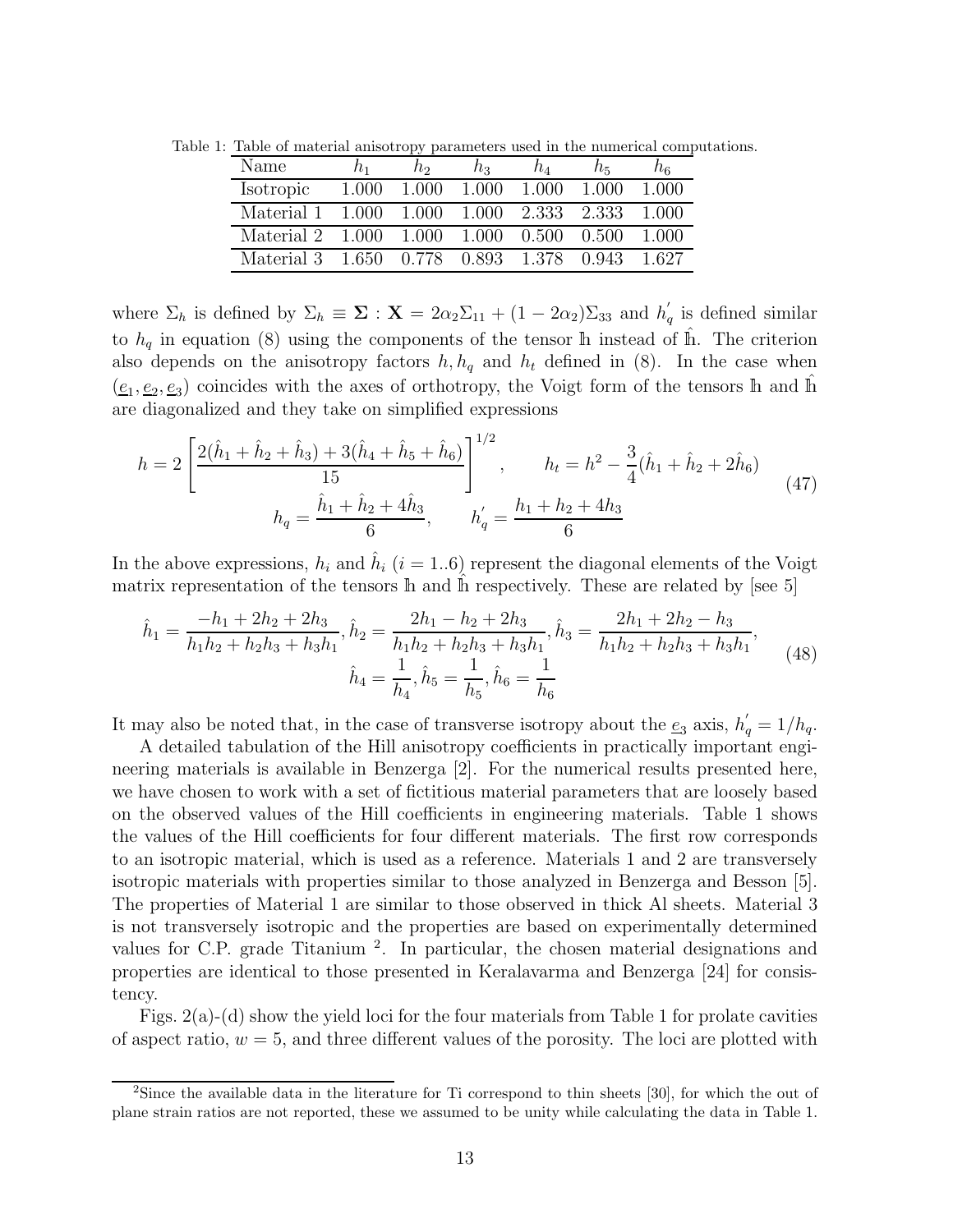

Figure 2: Comparison of the analytical and numerical yield loci for prolate cavities. (a) Isotropic matrix (b) Material 1 (c) Material 2 (d) Material 3 and three values of the porosity, f. In all cases,  $w = 5$ . The solid lines correspond to the analytical criterion of equation (46).

the mean stress  $\Sigma_m = \frac{1}{3} \Sigma_{kk}$  as the abscissa and  $\Sigma_{33} - \Sigma_{11}$  as the ordinate, whose absolute value equals the Von Mises effective stress for axisymmetric loading. The stresses are normalized by  $\sigma_3$ , the yield stress of the matrix in the  $e_3$  direction, which coincides with one of the axes of orthotropy in all the cases considered here. The numerical yield loci are plotted using discrete points, while the continuous lines correspond to the analytical criterion of equation (46). In all the results presented here, the numerical yield loci are calculated using twenty two trial velocity fields corresponding to the Lee-Mear coefficients  $B_{00}, B_{km}, C_{km}$  ( $k = 2, 4$  and  $m = 0..5$ ) and the homogeneous shear strain rate,  $D_{11}^s$ . It is clear from the figure that the analytical criterion provides a close agreement with the upper-bound numerical yield loci (which may be considered quasi-exact for the isotropic matrix and materials 1 and 2, but not material 3) over a wide range of values of the porosity and for all four materials considered. It may also be mentioned that, while the new criterion in the case of prolate cavities and the isotropic matrix differs slightly from that of Gologanu et al. [15] due to the different approach adopted in the definition of the parameter  $\kappa$ , the loci of Fig. 2(a) are nevertheless in very good agreement with their results.

Similar results for oblate cavities of aspect ratio,  $w = 1/5$ , are presented in Figs. 3(a)-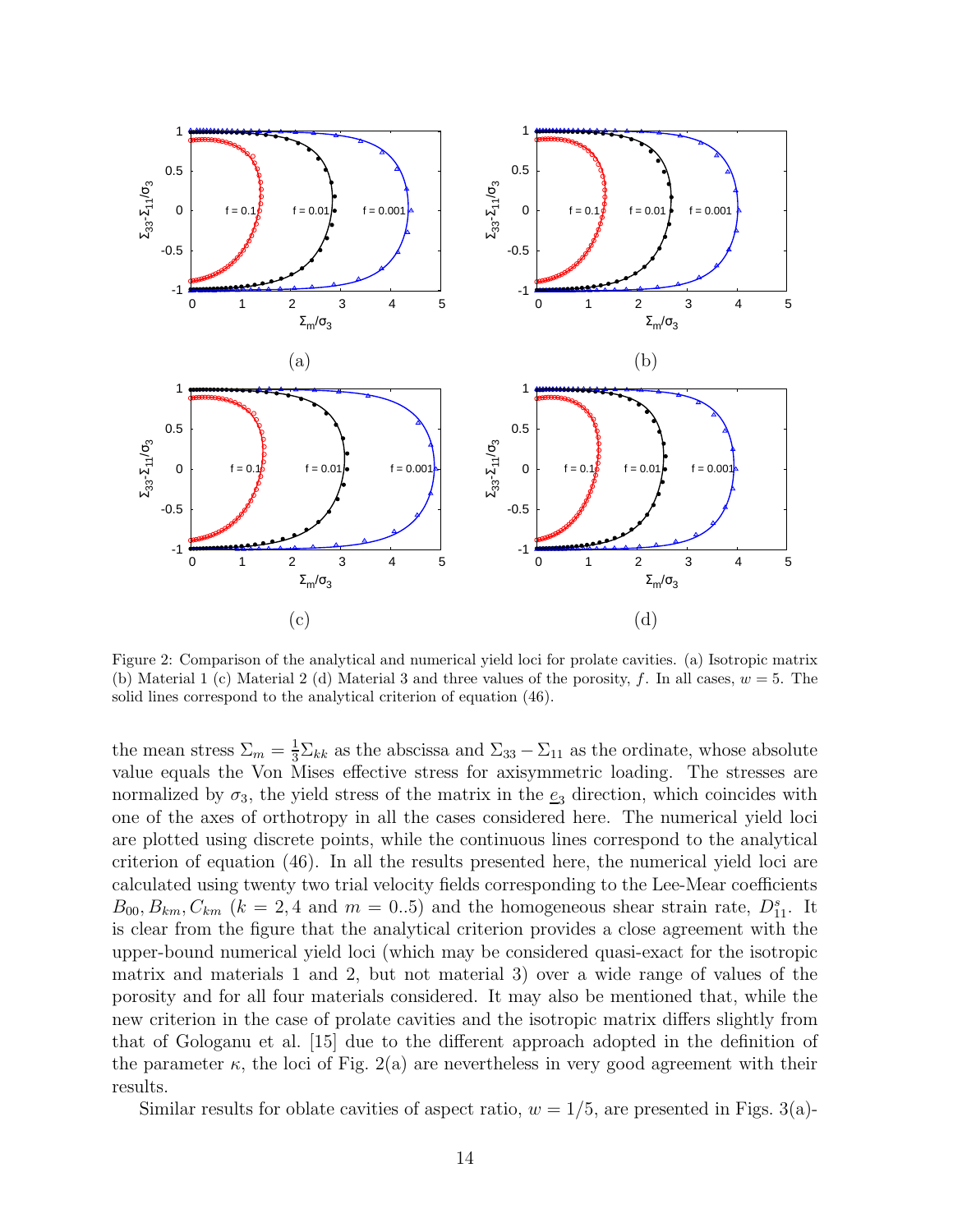

Figure 3: Comparison of the analytical and numerical yield loci for oblate cavities. (a) Isotropic matrix (b) Material 1 (c) Material 2 (d) Material 3 and three values of the porosity, f. In all cases,  $w = 1/5$ . The solid lines correspond to the analytical criterion of equation (46).

(d). The new criterion is again seen to agree closely with the numerical data. However, for certain values of the stress triaxiality, the analytical loci are seen to fall slightly inside the numerical yield loci. Since the analytical criterion was derived using a subset of the velocity fields used in computing the numerical locus, this indicates that some of the approximations involved in the derivation of the former could potentially lead to violation of the upper bound character of the solution. However, since the numerical locus is itself a rigorous upper bound to the true locus and the violations observed in Figs.  $3(a)-(d)$  are not significant, it is expected that the analytical solution will be close to the true locus, although upper bound character cannot be guaranteed.

In order to further characterize the yield criterion, we look at the variation of the yield point under axisymmetric loading for two values of the stress triaxiality,  $T = 1$ and  $T = 3$ , as a function of the void aspect ratio. The former value is representative of the triaxiality in notched tension specimens while the latter value is representative of T in the plastic zone near the tip of sharp cracks. Figs. 4 and 5 show the variation of the hydrostatic stress at yield, designated  $\Sigma_m^y$ , as a function of the void aspect ratio for  $T = 1$  and  $T = 3$  respectively. Subfigures (a)-(d) correspond the four different material properties from Table 1. The discrete points represent the numerically determined values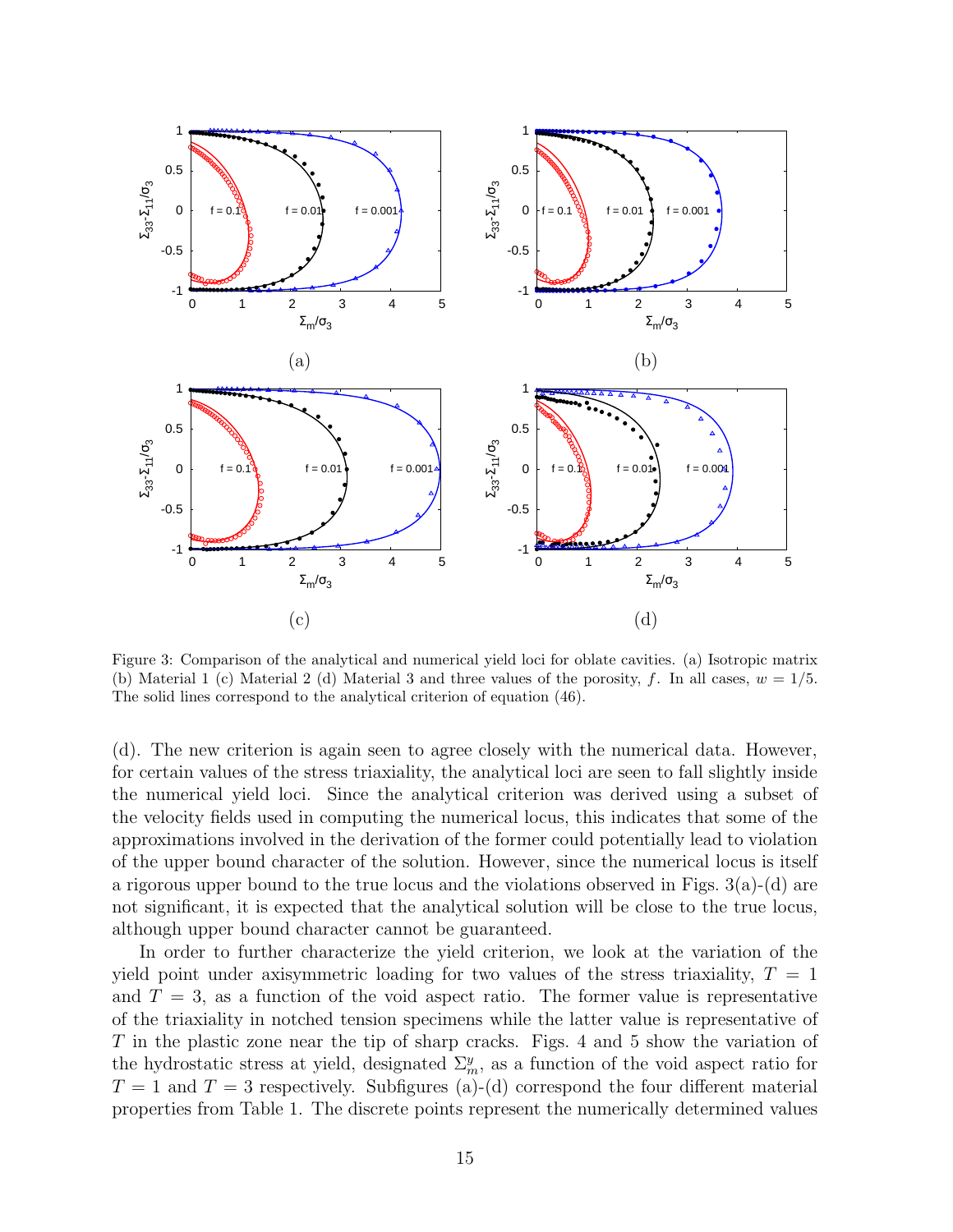

Figure 4: Variation of the hydrostatic stress at yield,  $\Sigma_m^y$ , under proportional axisymmetric loading, as a function of the void aspect ratio, w, for porosity  $f = 0.001$ , and stress triaxiality,  $T = 1$ . (a) Isotropic matrix (b) Material 1 (c) Material 2 (d) Material 3. The discrete points are the numerically determined yield points, the solid line correspond to the analytical criterion of equation (46).

and the solid line corresponds to the analytical prediction from equation (46). Again, the analytical predictions are seen to match closely the numerical values for the yield points, which shows that the analytical yield locus matches the exact numerical locus over a wide range of void aspect ratios.

# 4.2. Evolution of Porosity

In general, validation of the microstructure evolution equations require the integration of the constitutive equations for specific loading paths and comparison with predictions from finite-element simulations on porous unit-cells. A preliminary study of this type has been conducted and the results are presented in section 5. However, one may also use the numerical limit-analysis approach to determine the macroscopic dilatancy,  $D_m$ , using the trial velocity fields that minimize the macroscopic plastic dissipation. In the case of transversely isotropic materials, since the Lee-Mear fields are assumed to span the space of axisymmetric velocity fields, the resulting value of  $\hat{f}$  may be expected to be close to the true rate of porosity growth.

Fig. 6 illustrate the variation of  $D_m/D_m^{sph}$  under axisymmetric loading as a function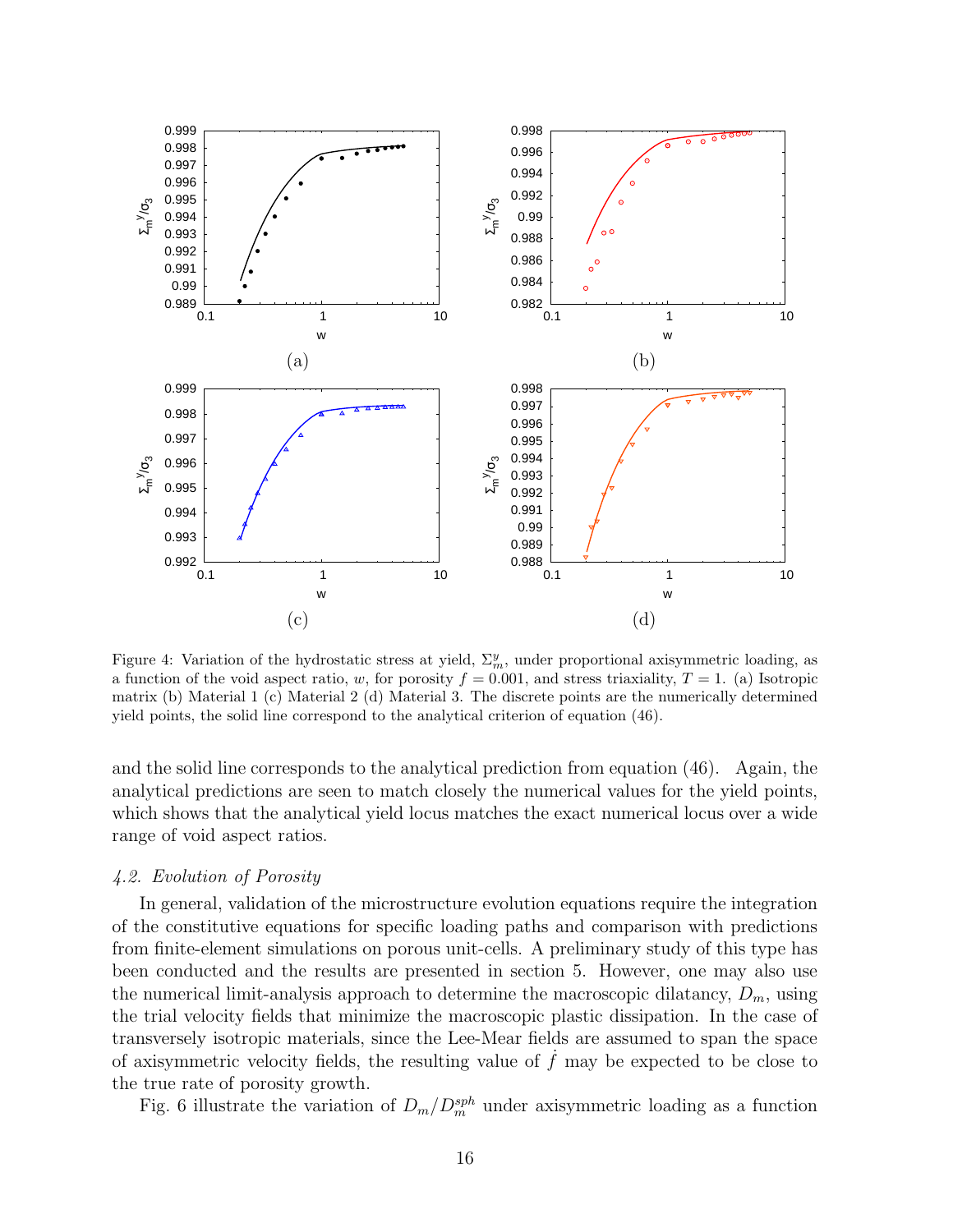

Figure 5: Variation of the hydrostatic stress at yield,  $\Sigma_m^y$ , under proportional axisymmetric loading, as a function of the void aspect ratio, w, for porosity  $f = 0.001$ , and stress triaxiality,  $T = 3$ . (a) Isotropic matrix (b) Material 1 (c) Material 2 (d) Material 3. The discrete points are the numerically determined yield points, the solid line correspond to the analytical criterion of equation (46).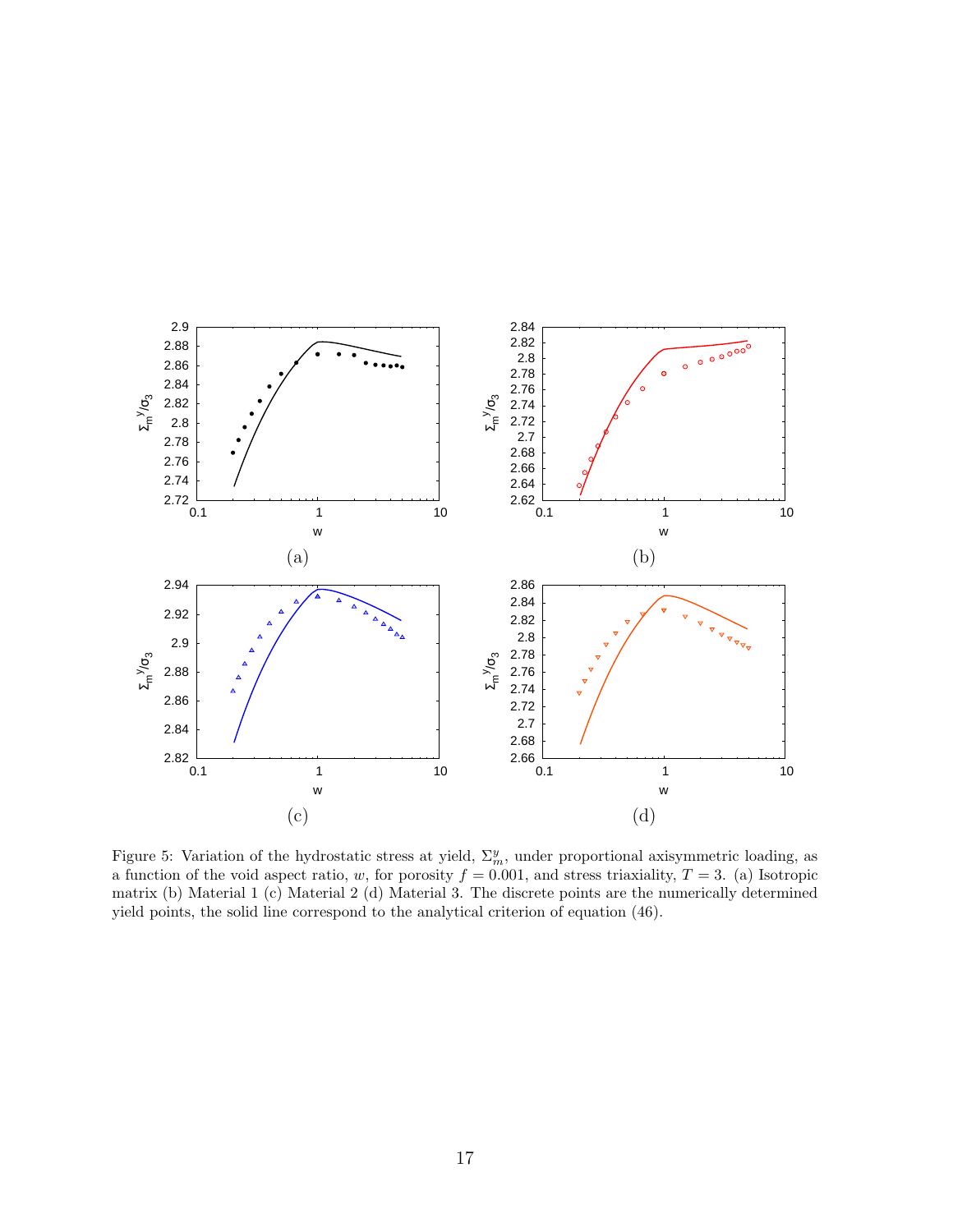

Figure 6:  $D_m/D_m^{sph}$  as a function of the void aspect ratio for (a) prolate cavities (b) oblate cavities, stress triaxiality,  $T = 1$  and porosity,  $f = 0.01$ . The solid line corresponds to the predictions from the analytical model. Discrete points correspond to numerically determined values for Isotropic matrix  $(\bullet)$ , Material 1 (◦) and Material 2 ( $\triangle$ ) from Table 1.

of the void aspect ratio, for  $f = 0.01$ , macroscopic stress triaxiality,  $T = 1$ , and three transversely isotropic materials from Table 1.  $D_m^{sph}$  here corresponds to the value of  $D_m$  for a spherical void  $(w = 1)$ . Note that since, in general, the spherical and the non-spherical RVEs have different yield points, and the materials being considered are not hardenable, the comparison is made for the case that the two RVEs have the same axial strain rate, i.e.  $D_{33} = D_{33}^{sph}$ . The actual value of  $D_m^{sph}$ , used in the calculations reported here, is obtained using a void with a vanishingly small eccentricity, which may be considered for all practical purposes to be a sphere. Discrete points in the figure correspond to numerically obtained values of  $D_m/D_m^{sph}$  using the method described in section 3. The solid lines correspond to the model predictions using equations (9) and (46). In both the prolate and the oblate cases, the analytical predictions show acceptable agreement with the numerical results for the variation of  $D_m/D_m^{sph}$  with the void aspect ratio. Since the plastic strain rate is tied to the direction of the normal to the yield locus, this result indicates that not only are the analytical and exact numerical yield loci in good agreement with each other, but also their slopes are closely matched such that good predictions for the plastic strain rate may be expected using the analytical criterion and the associated flow rule.

# 5. Finite-Element Simulations

An alternative approach to validate the evolution equations for  $f$  and  $w$  is to compare them against direct finite element simulations on porous unit cells. However, a systematic study of this nature will require an extensive investigation involving a large number of test cases, in the spirit of previous works [27, 38, 25] and others. This is especially true in the case of coupled void shape and anisotropy effects, where the parameter space to be explored is large. While such an investigation is beyond the scope of the present work, we present a limited set of finite element calculations for transversely isotropic matrices and axisymmetric states of loading, using the object-oriented finite element program, Zebulon [10]. A cylindrical RVE, made of a transverse isotropic Hill matrix and containing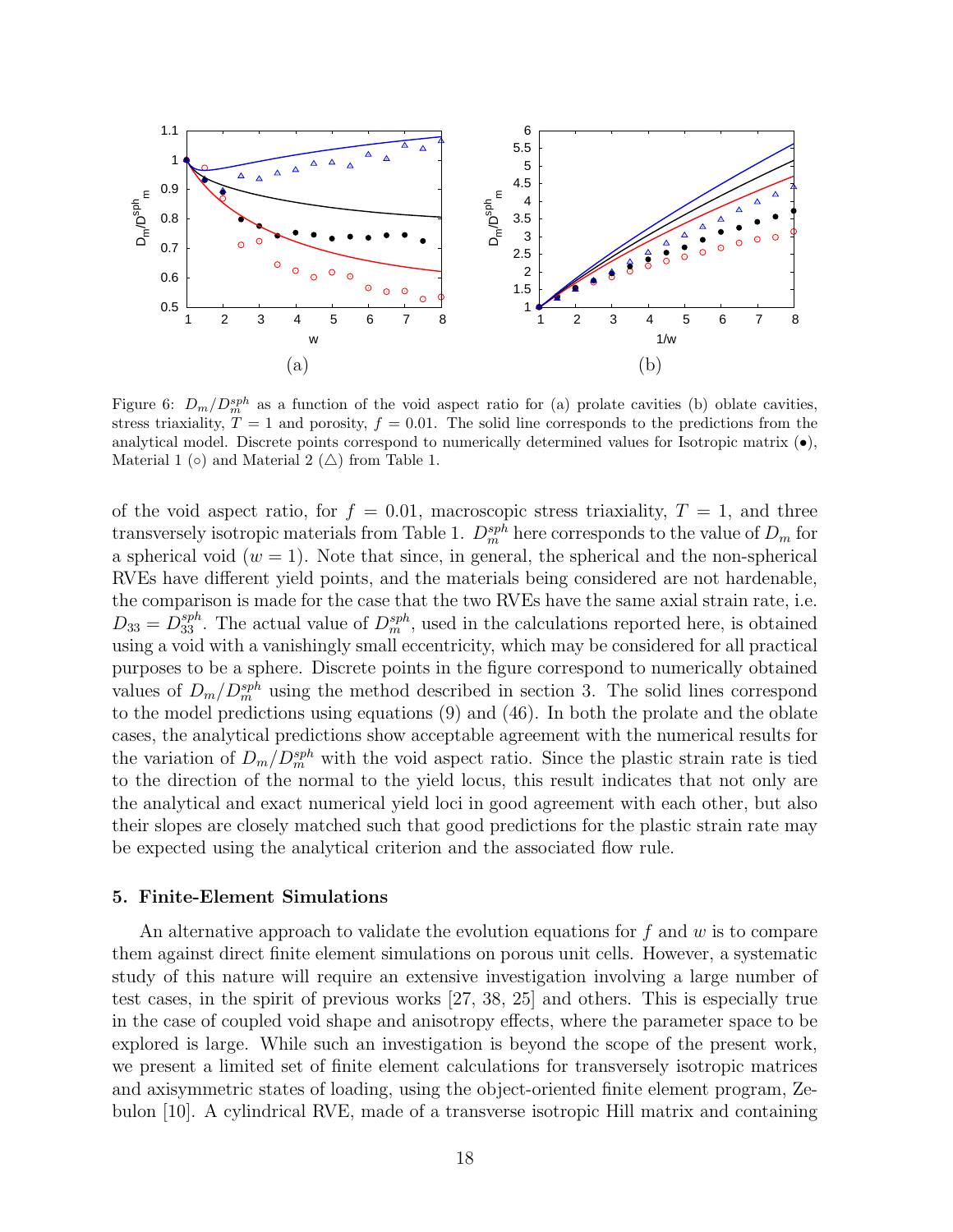

Figure 7: Sketch of the RVEs used in the finite element unit-cell calculations: (a) prolate void and (b) oblate void. A 2D axisymmetric analysis is performed and symmetry is invoked such that only the shaded region is analyzed. The corresponding finite element meshes are also shown: (c) prolate void  $(w = 2)$ and (d) oblate void  $(w = 1/2)$ . Porosity  $f = 0.001$  for both cases.

a spheroidal void in the center (Figs.  $7(a)$  and (b)), is subjected to proportional axisymmetric loading paths. The axis of the void is assumed to be aligned with the axis of symmetry of the matrix and the major stress is applied along the axial direction. A twodimensional axisymmetric analysis is conducted due to the axisymmetry of the problem. Exploiting additional symmetries, only one quarter of the unit-cell is analyzed (shaded region in Figs. 7(a) and (b)) subject to symmetry boundary conditions on the left and bottom boundaries, while the top and right boundaries are constrained to remain straight. The surface of the void is traction free. Special boundary conditions are imposed to ensure proportional loading by applying a constant axial strain rate while the lateral strain rate is iteratively adjusted to maintain a constant T. The average stress-strain response for the unit-cell is obtained by plotting the variation of the Von Mises effective stress,  $\Sigma_e = |\Sigma_{33} - \Sigma_{11}|$ , as a function of the effective strain,  $E_e = \frac{2}{3}$  $\frac{2}{3}$ [ $E_{33}$  –  $E_{11}$ ], where  $\Sigma_{11}$ ,  $E_{11}$ and  $\Sigma_{33}$ ,  $E_{33}$  are the true (Cauchy) stress and logarithmic strain of the RVE in the radial and axial directions respectively. The reader is referred to Keralavarma et al. [25] for additional details of the finite element computations.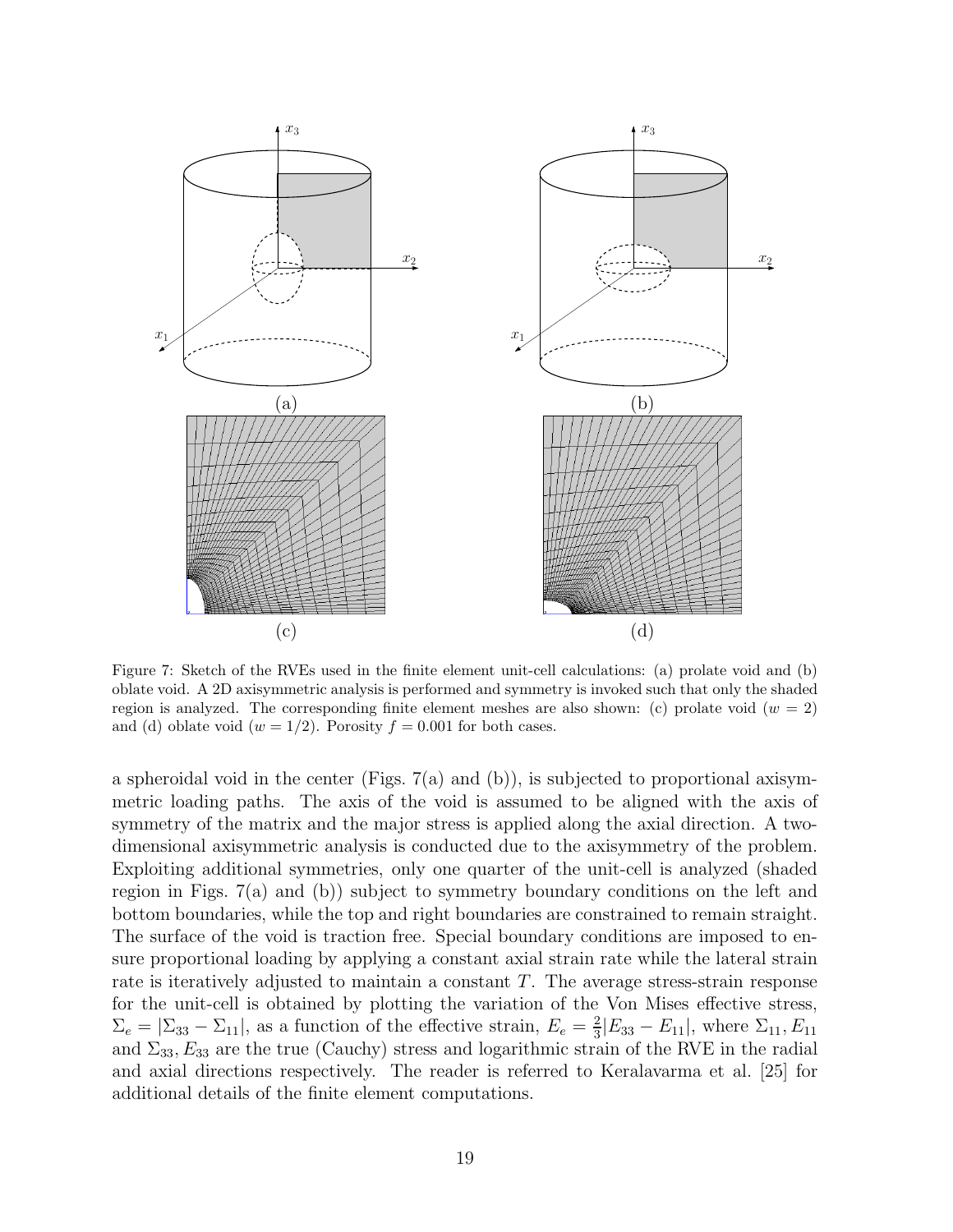The effective stress–strain response of the RVE and the evolution of porosity,  $f$ , and void aspect ratio, w, computed from the evolving geometry of the void are compared against the predictions from the homogenized void growth model summarized in section 2. While the model has been shown to predict some qualitative features evidenced in cell model calculations such as the non-trivial coupling between void shape and matrix anisotropy effects [see 24], a quantitative agreement was lacking due to the limitations inherent in the choice of the composite spheroidal RVE. Most significantly, the model underestimates the evolution of porosity compared to that obtained from the unit cell calculations for moderate to high values of the stress triaxiality  $(T > 1)$ , such as observed in the process zone ahead of a crack-tip. This is a known limitation of Gurson-like models that are derived assuming an RVE geometry that is linked to the void geometry such that the resulting criterion is independent of the RVE geometry. In a periodic array of voids as considered in the cell model calculations, homogeneous deformation rate boundary conditions apply at the boundaries of the cylindrical RVE due to the requirement of symmetry, while the deformation of spheroids confocal with the void is unlikely to be homogeneous as assumed in the derivation of the analytical model. Tvergaard [45] has shown that predictions for void growth from the Gurson model can be significantly improved by using a constant 'void growth acceleration factor' (so called Tvergaard parameter). Later finite element studies by Gologanu et al. [16] on void shape effects indicated that the value of this parameter should be a function of the void shape for non-spherical voids. In this study, we adopt the proposal of Gologanu et al. [16] and modify the axisymmetric yield criterion of equation (46) to introduce a heuristic parameter,  $q_w$ . Further, the original criterion does not account for strain hardening due to limit analysis being employed in its derivation. On the other hand, a power-law hardening model with a small hardening exponent is used in the unit cell computations for reasons of numerical stability. Therefore, strain hardening is incorporated into the analytical model using a heuristic energy balance approach for the plastic dissipation employed in previous studies [27, 38] by writing  $\Sigma : D^p = (1-f)\bar{\sigma}d_{eq}$ , where  $\bar{\sigma}$  is the current yield stress of the matrix and  $d_{eq}$  is the Hill equivalent strain rate defined in (38).  $\bar{\sigma}$  is given by

$$
\bar{\sigma} = \sigma_0 \left( 1 + \frac{\epsilon_{eq}}{\epsilon_0} \right)^N, \qquad \epsilon_{eq} = \int_0^t d_{eq} dt \qquad (49)
$$

where  $\sigma_0$  is the initial yield stress of the matrix in a reference direction,  $\epsilon_0$  is a reference plastic strain and N is the power-law hardening exponent. Values of  $\epsilon_0 = 0.002$  and  $N = 0.1$  are used in the present computations. Accordingly, the modified yield criterion under axisymmetric loading is written as

$$
\frac{h_q'C}{\bar{\sigma}^2} \left( \Sigma_{33} - \Sigma_{11} + \frac{3}{2} \eta \Sigma_h \right)^2 + 2q_w(g+1)(g+f) \cosh\left(\kappa \frac{\Sigma_h}{\bar{\sigma}}\right) - (g+1)^2 - q_w^2(g+f)^2 = 0 \tag{50}
$$

where the void growth acceleration factor  $q_w$  in (50) is given by [see 16]

$$
q_w = 1 + 2(q_s - 1)\frac{w}{1 + w^2} \tag{51}
$$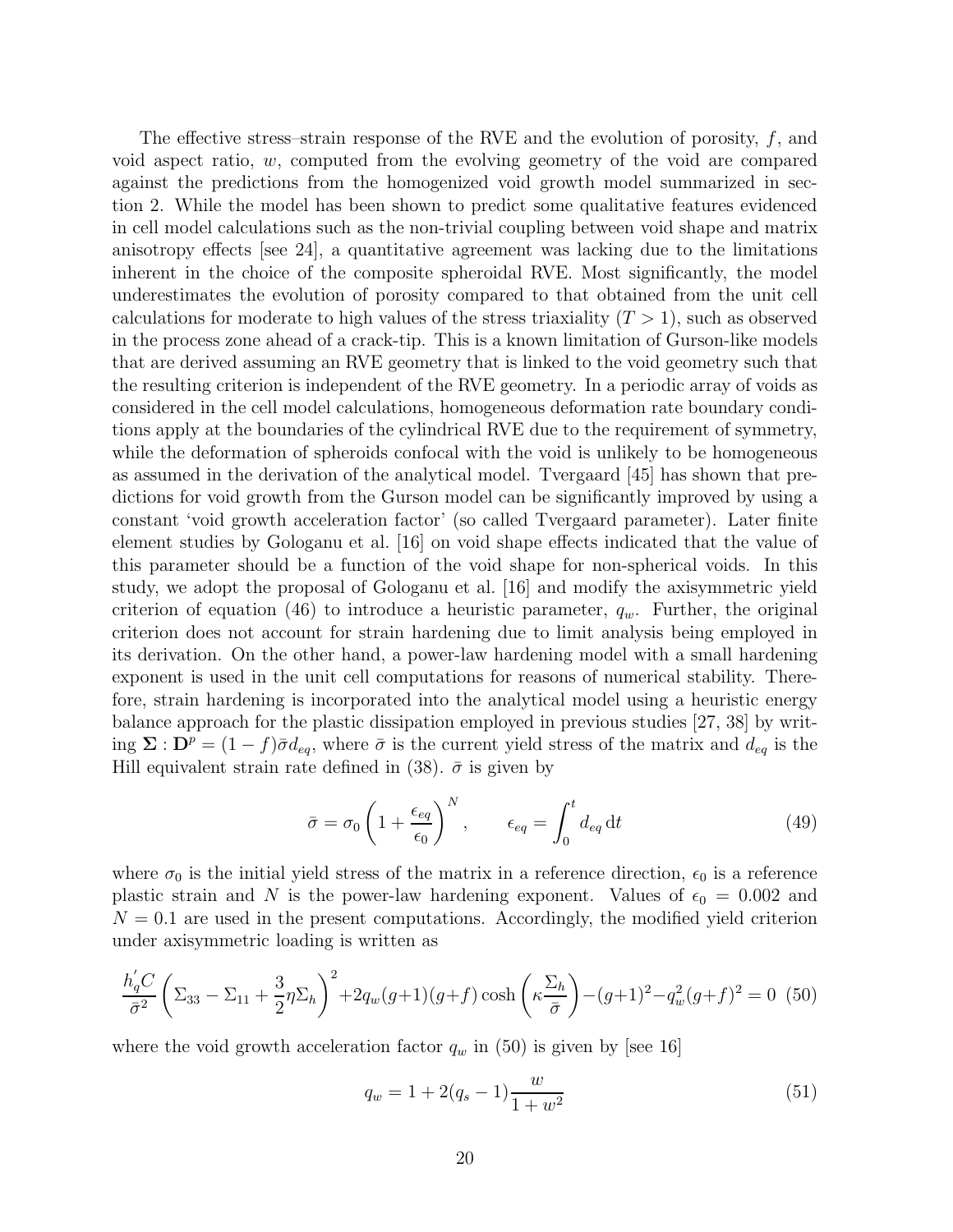The limiting value of  $q_w$  for a spherical cavity,  $q_s$  is taken to be 1.6 in the following calculations.

Gologanu et al. [16] have noted that the evolution equation for the void aspect ratio (11) also requires heuristic correction to account for additional effects of porosity, void shape and stress triaxiality evidenced in finite element computations. This correction is required due to the fact that (11) is derived using the same set of trial velocity fields that realize the minimum dissipation in (12), while there is no reason to expect that these fields automatically yield the correct evolution of the void shape. We again adopt their proposal for the void shape evolution law and write

$$
\frac{\dot{w}}{w} = \phi D_{33}^{p'} + 3\left(\frac{1 - 3\alpha_1}{f} + 3\alpha_2 - 1\right) D_m \tag{52}
$$

The parameter,  $\phi$ , which is taken to be a function of the porosity, void aspect ratio and the macroscopic stress triaxiality  $T$  [see 16]

$$
\phi \equiv 1 + \phi_f \phi_e \phi_T \tag{53}
$$

where  $\phi_f, \phi_e$  and  $\phi_T$  are functions of f, w and T respectively. These are given by

$$
\phi_e(e_1) = \frac{9}{2} \frac{\alpha_1 - \alpha_1^{Gar}}{1 - 3\alpha_1}, \ \phi_f(f) = (1 - \sqrt{f})^2, \ \phi_T(T) = \begin{cases} 1 - (T^2 + T^4)/9 & \text{if } \Sigma_m \Sigma_{33} > 0 \\ 1 - (T^2 + T^4)/18 & \text{if } \Sigma_m \Sigma_{33} < 0 \\ 0.54 & \text{if } \Sigma_m \Sigma_{33} < 0 \end{cases}
$$

Expressions for  $\alpha_1$  and  $\alpha_1^{Gar}$  as functions of  $e_1$  are given in Appendix A. Note that  $\phi_e$ is a function of w alone since the void eccentricity  $e_1$  is related to w via  $(6)_1$ . It is also worth noting that, in general, the heuristic parameters  $q_w$  and  $\phi$  could also depend on the material anisotropy factors for the matrix (8). However, for the purpose of the present study, this possible dependence is ignored and the proposal of Gologanu et al. [16] for spheroidal voids in an isotropic matrix is used as-is.

The model constitutive equations are integrated using a convex cutting plane integration algorithm [37, 42]. Attention is focused on the early stages of deformation, well before the onset of strain localization in the RVE. Fig. 8 shows the comparison of the stress–strain response of the unit-cell to that obtained from integration of the model constitutive equations. These results correspond to axisymmetric proportional loading with a major axial stress  $(\Sigma_{33} > \Sigma_{11})$  and a macroscopic stress triaxiality,  $T = 1$ . The initial porosity and void aspect ratios correspond to the meshes shown in Fig. 7. The Figs.  $8(a)$ -(b) show the unit-cell and model responses respectively, for the initially prolate cavity of Fig.  $7(a)$  and the Figs.  $8(c)-(d)$  show the corresponding results for the initially oblate cavity of Fig. 7(b). It may be seen that the stress-strain response of the model is in close agreement with the FE results. Figs.  $9(a)$  and  $9(b)$  show comparison of the evolution of porosity,  $f$ , as a function of the effective strain in the RVE,  $E_e$ , for the initially prolate cavity of Fig. 7(a). Fig. 9(c) and 9(d) show comparison of the evolution of void aspect ratio, w, as a function of the effective strain for the same RVE. It is observed that the trends for the evolution of porosity and void shape with deformation for the three materials are correctly predicted by the analytical model. However, the unit-cell results for the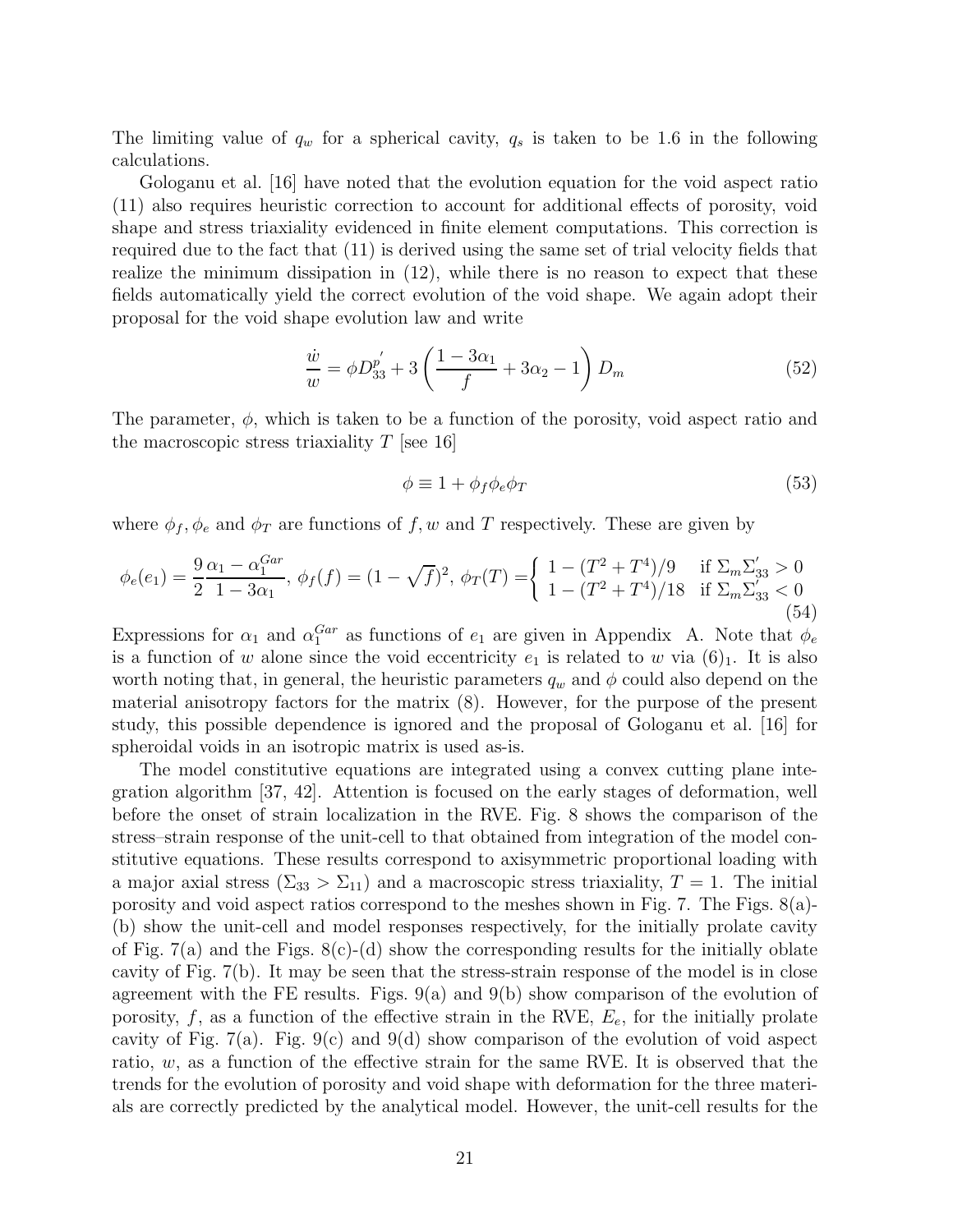

Figure 8: Comparison of the stress–strain response from the FE calculations and the analytical model for initially prolate and oblate cavities (Fig. 7) and three different materials from Table 1. The results correspond to axisymmetric proportional loading with a stress triaxiality,  $T = 1$ . (a) FE results and (b) Model predictions for the initially prolate cavity. (c) FE results and (d) Model predictions for the initially oblate cavity.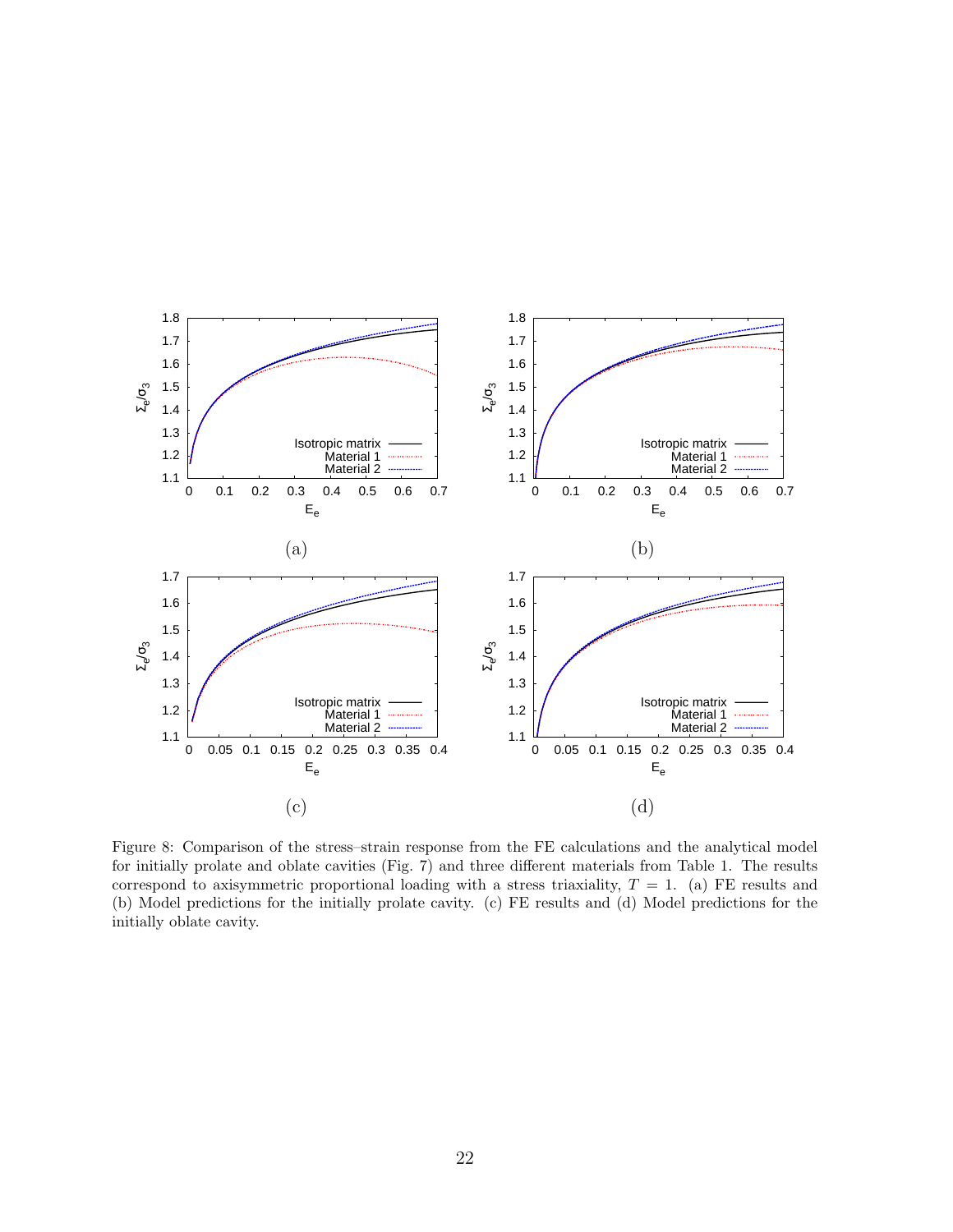

Figure 9: Comparison of the unit cell response to the model results for the evolution of  $f$  and  $w$ , for an initially prolate cavity and three different materials from Table 1. (a) FE results for the evolution of  $f$ (b) Model prediction for the evolution of  $f$  (c) FE results for the evolution of  $w$  (d) Model prediction for the evolution of  $\boldsymbol{w}$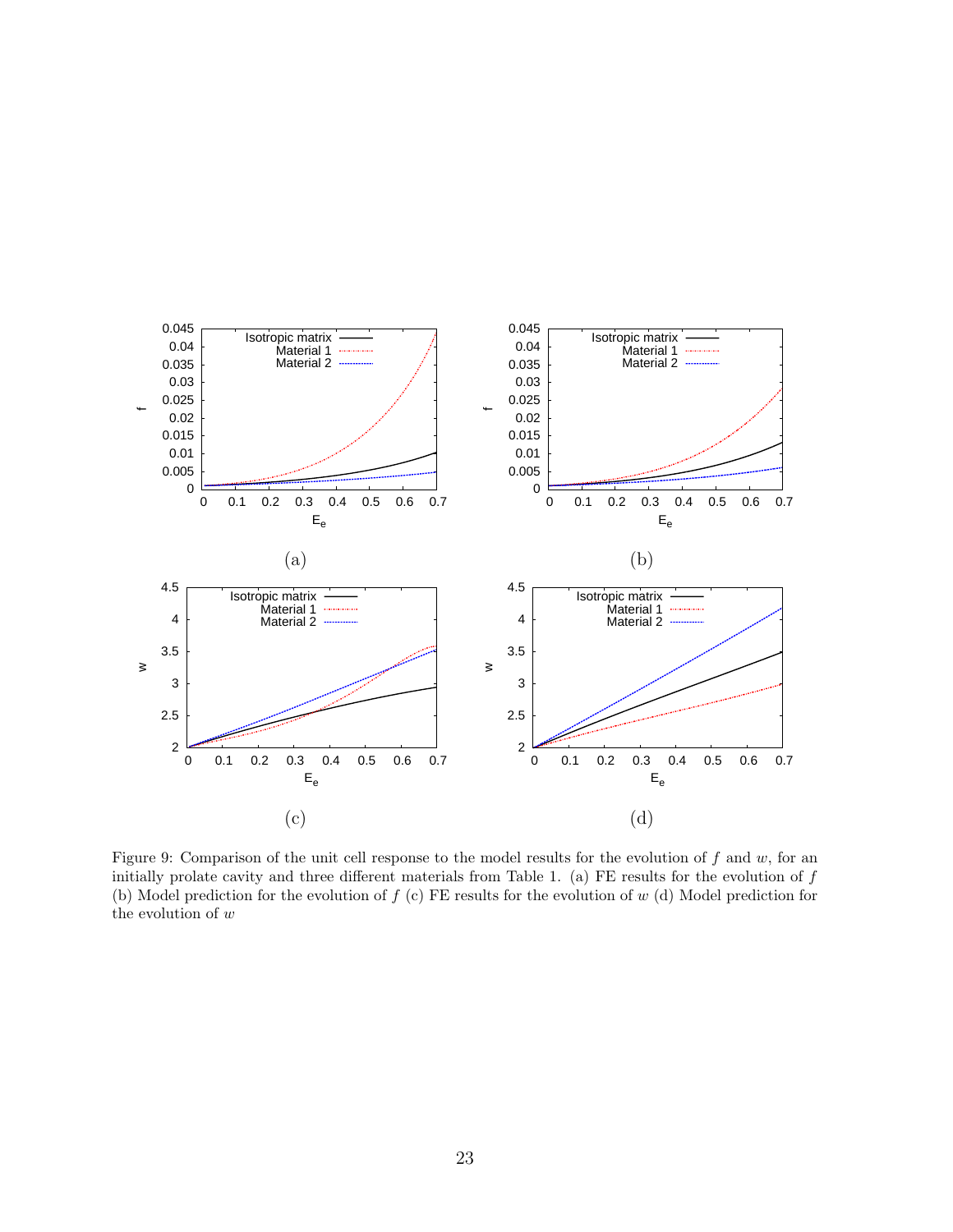

Figure 10: Comparison of the unit cell response to the model results for the evolution of  $f$  and  $w$ , for an initially oblate cavity and three different materials from Table 1. (a) FE results for the evolution of f (b) Model prediction for the evolution of  $f(c)$  FE results for the evolution of  $w$  (d) Model prediction for the evolution of  $w$ 

evolution of the void aspect ratio, w, for Material 1 evidences an anomalous behavior at larger values of the effective strain. Examination of the corresponding deformed configuration of the unit-cell (not shown) indicates that while the void shape remains roughly spheroidal for the isotropic matrix and Material 2, this is not true for Material 1 at large strains. Since the analytical model assumes that the void remains spheroidal during the deformation, such discrepancies may be expected in the case of certain types of material anisotropy.

Figs. 10(a) and 10(b) show a similar comparison of the evolution of porosity,  $f$ , as a function of the effective strain in the RVE,  $E_e$ , for an initially oblate cavity. The initial porosity and void aspect ratio were  $f_0 = 0.001$  and  $w = 1/2$ , corresponding to Fig. 7(b). Figs.  $10(c)$  and  $10(d)$  show comparison of the evolution of void aspect ratio, w, as a function of the effective strain for the same RVE. Again, the model correctly predicts the qualitative trends for the evolution of f and w with deformation for the three materials studied, together with a reasonable quantitative agreement.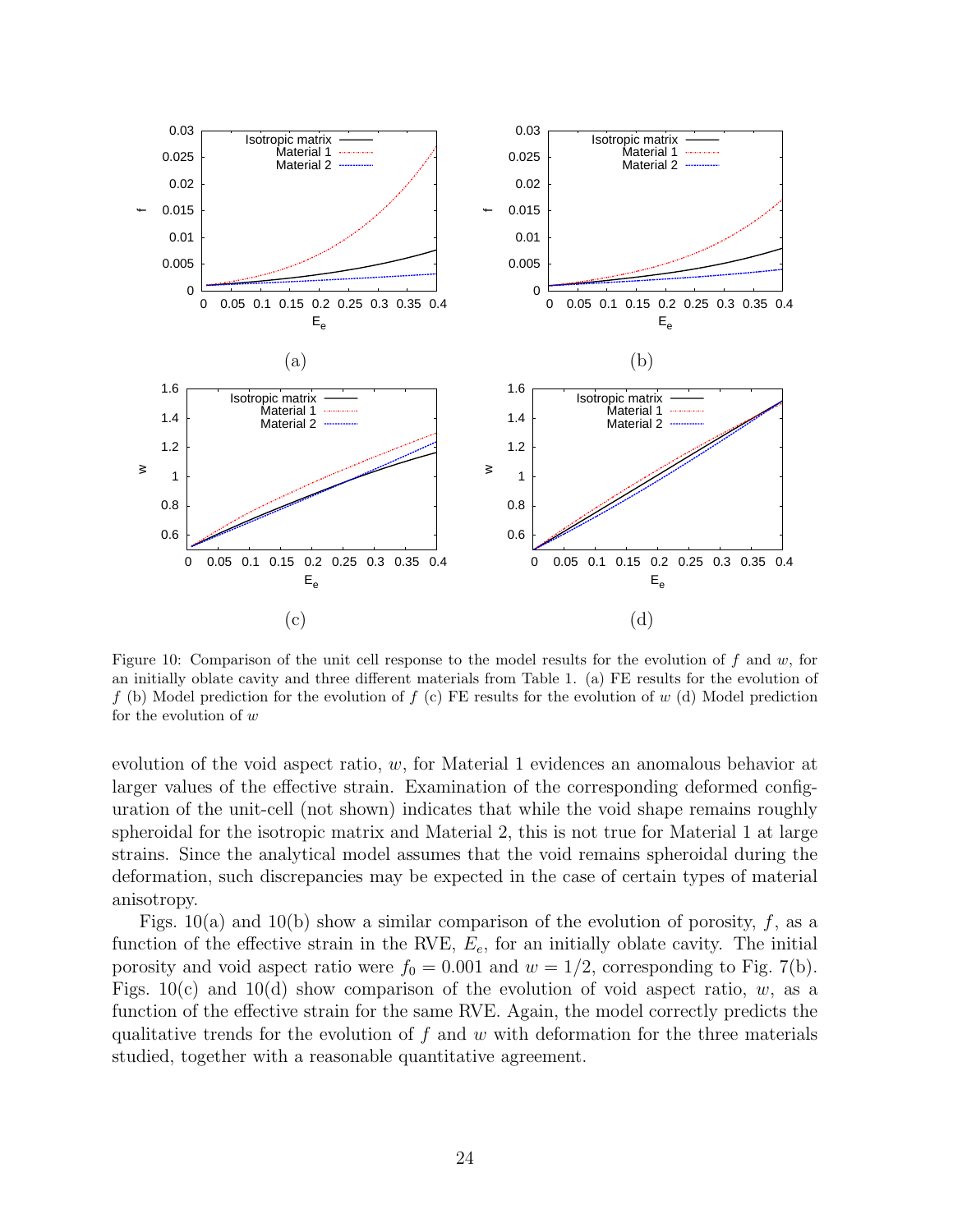# 6. Conclusion

A numerical method to derive rigorous upper bound yield loci for spheroidal RVEs containing confocal spheroidal voids and subjected to axisymmetric stress states was developed. For a specified loading path in stress space, the yield point was obtained by conjugate gradient minimization of the plastic dissipation using a large number of axisymmetric trial velocity fields. The analytical constitutive porous metal plasticity model of Keralavarma and Benzerga [24] was also integrated to obtain the stress–strain response and evolution of the microstructural variables for specified proportional loading paths. The model predictions were compared with corresponding 'exact' results obtained from finite-element calculations. The main conclusions of this study are summarized below.

- Comparisons with numerical upper bound yield loci showed that the analytical yield criterion of equation (2) respects the upper bound character of the homogenization approach for prolate cavities as well as provides a close approximation for the numerical yield loci at all triaxialities.
- Similar comparisons for oblate cavities also yielded good agreement albeit with larger deviations from the numerical loci, possibly as a result of the different approaches used to derive the prolate and oblate criteria. Also, possible violations of the upper bound character were observed for flat voids although the differences were small in all cases considered.
- Comparison of the model predictions for the evolution of the microstructure with finite-element predictions showed good agreement for the special case of transverse isotropy. However, some deviations have been observed in cases where the void shape was found to deviate significantly from a spheroid as assumed in the analytical model.
- The analytical model thus constitutes a robust generalization of current porous metal plasticity models and can be used in large-scale simulations of ductile fracture under conditions heretofore impossible to analyze.

# Acknowledgments

AAB acknowledges support from the Qatar National Research Fund (a member of Qatar Foundation) under NPRP grant No 4-1411-2-555 and from the National Science Foundation under grant CMMI-1405226. The statements made herein are solely the responsibility of the authors.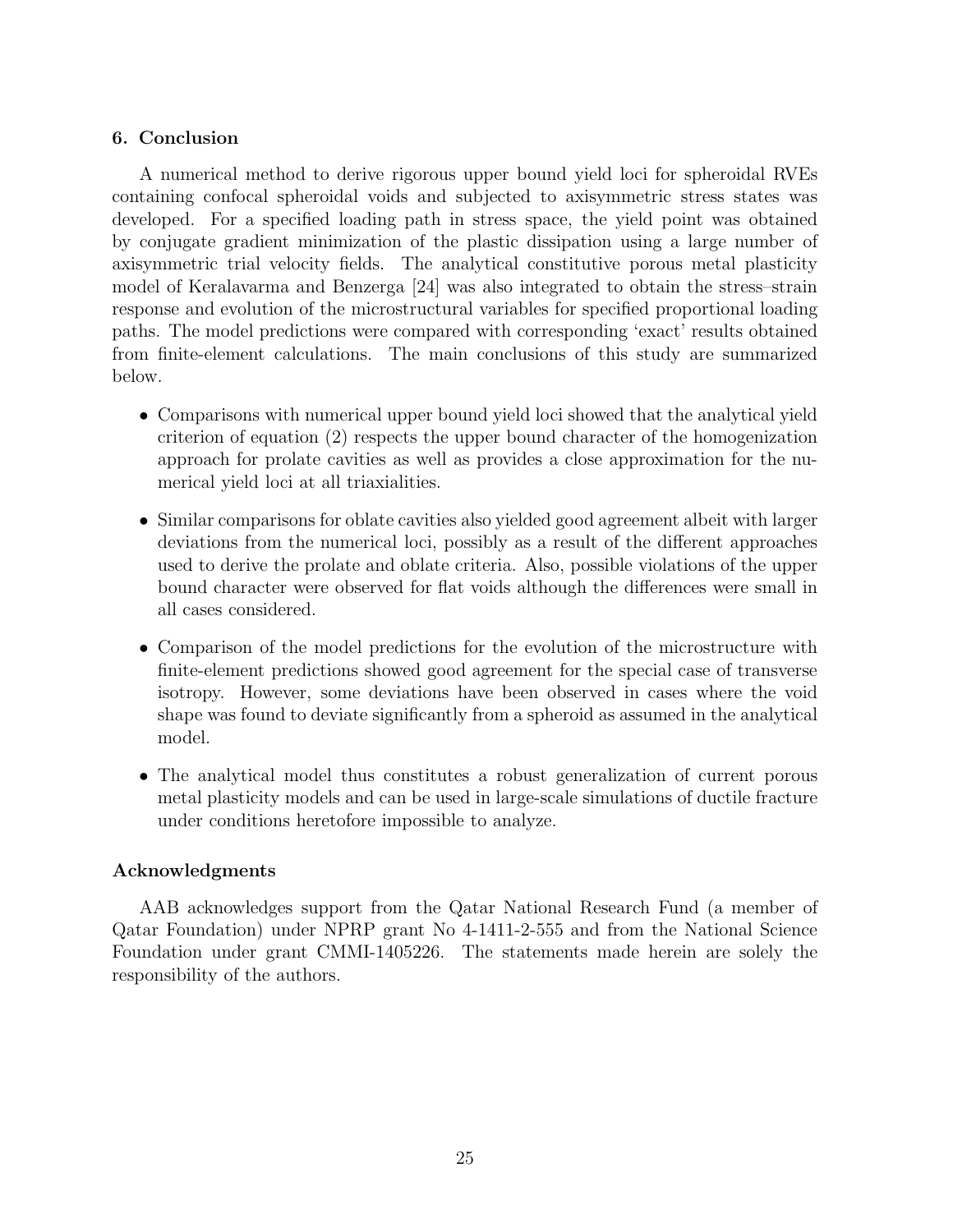#### Appendix A. Expressions for the Model Parameters

The exponential term in the criterion (2) depends on two parameters,  $\kappa$  and  $\alpha_2$ .  $\kappa$  is a measure of the pressure dependency of the yield surface, and is given by

$$
\kappa = \begin{cases} \frac{3}{h} \left\{ 1 + \frac{h_t}{h^2 \ln f} \ln \frac{1 - e_2^2}{1 - e_1^2} \right\}^{-(1/2)} & \text{(p)}\\ \frac{3}{h} \left\{ 1 + \frac{(g_f - g_1) + \frac{4}{5} (g_f^{5/2} - g_1^{5/2}) - \frac{3}{5} (g_f^5 - g_1^5)}{\ln \frac{g_f}{g_1}} \right\}^{-(1)} & \text{(A.1)} \end{cases}
$$

where

$$
g_f \equiv \frac{g}{g+f}, \quad g_1 \equiv \frac{g}{g+1}
$$
\n(A.2)

and the anisotropy factors h and  $h_t$  have been defined in (8). Note that the above  $\kappa$  for prolate cavities is a much simplified version of the lengthier expression given in Keralavarma and Benzerga [24]. It is verified numerically that this simplification leads to no significant loss of accuracy. The argument of the 'cosh' also depends on the term  $\Sigma : X$ , where X is defined by (4). Since the tensor X is coaxial with the void, this term is in fact a weighted sum of the normal stress components in the axial and transverse directions of the void, where the weights depend on the value of the parameter  $\alpha_2$ .  $\alpha_2$  is given by

$$
\alpha_2 = \begin{cases}\n\frac{(1+e_2^2)}{(1+e_2^2)^2 + 2(1-e_2^2)} & \text{(p)}\\ \n\frac{(1-e_2^2)(1-2e_2^2)}{(1-2e_2^2)^2 + 2(1-e_2^2)} & \text{(o)}\n\end{cases}
$$

The parameters C and  $\eta$  that appear in the square term of the yield criterion are given by

$$
\eta = -\frac{2}{3} \frac{\kappa Q^*(g+1)(g+f)\sh}{(g+1)^2 + (g+f)^2 + (g+1)(g+f)[\kappa H^*\sh - 2\text{ch}]},
$$
\n
$$
C = -\frac{\kappa h_q(g+1)(g+f)\sh}{(Q^* + \eta H^*)\eta}, \quad \sh \equiv \sinh(\kappa H^*), \quad \ch \equiv \cosh(\kappa H^*)
$$
\n(A.4)

where  $H^* \equiv 2\sqrt{h_q}(\alpha_1 - \alpha_2)$ ,  $Q^* \equiv \sqrt{h_q}(1 - f)$  and  $h_q$  is one of the anisotropy factors defined in (8).  $H^*$  and  $Q^*$  depend on an additional parameter  $\alpha_1$ , given by

$$
\alpha_1 = \begin{cases} \begin{bmatrix} e_1 - (1 - e_1^2) \tanh^{-1} e_1 \end{bmatrix} / (2e_1^3) & \text{(p)}\\ \begin{bmatrix} -e_1(1 - e_1^2) + \sqrt{1 - e_1^2} \sin^{-1} e_1 \end{bmatrix} / (2e_1^3) & \text{(o)} \end{cases} \tag{A.5}
$$

Also, the heuristic parameter  $\phi_e$  in the modified equation for void shape evolution (52) depends on  $\alpha_1$  and another function  $\alpha_1^{Gar}$ , given by

$$
\alpha_1^{Gar} = \begin{cases} 1/(3 - e_1^2) & \text{(p)}\\ (1 - e_1^2)/(3 - 2e_1^2) & \text{(o)} \end{cases}
$$
(A.6)

Both  $\alpha_1$  and  $\alpha_1^{Gar}$  are functions of w alone since  $e_1$  is related to w via  $(6)_1$ .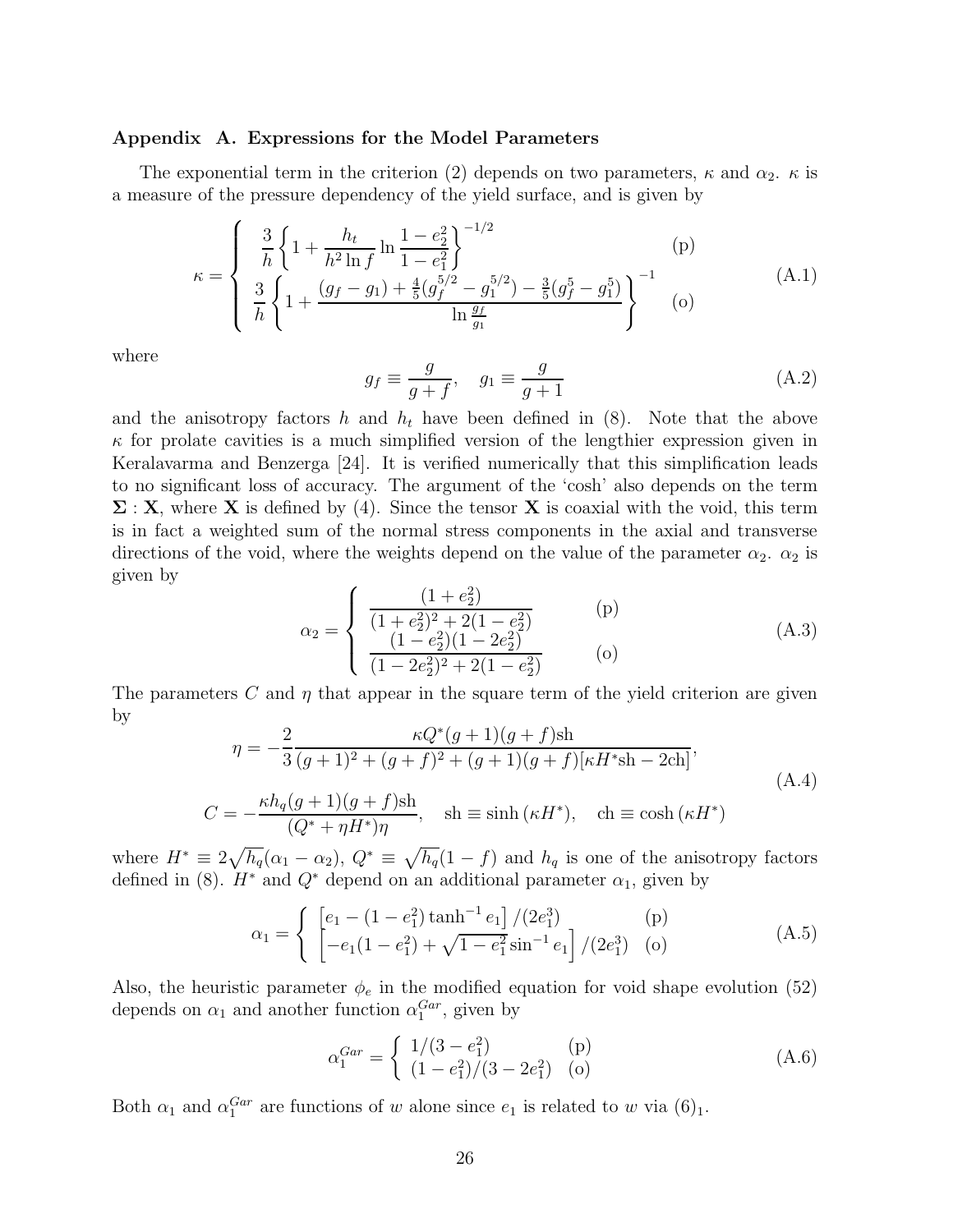# References

- [1] Argon, A. S., Im, J., Safoglu, R., 1975. Cavity Formation from Inclusions in Ductile Fracture. Met. Trans. A 6A, 825–837.
- [2] Benzerga, A. A., 2000. Rupture Ductile des Tˆoles Anisotropes. Ph.D. thesis, Ecole Nationale Supérieure des Mines de Paris.
- [3] Benzerga, A. A., 2002. Micromechanics of Coalescence in Ductile Fracture. J. Mech. Phys. Solids 50, 1331–1362.
- [4] Benzerga, A. A., 2015. Damage Mechanics in Metal Forming. Springer, New York, Ch. Micromechanical models of ductile damage and fracture, pp. 939–962.
- [5] Benzerga, A. A., Besson, J., 2001. Plastic potentials for anisotropic porous solids. Eur. J. Mech. 20 (3), 397–434.
- [6] Benzerga, A. A., Besson, J., Pineau, A., 1999. Coalescence–Controlled Anisotropic Ductile Fracture. J. Eng. Mat. Tech. 121, 221–229.
- [7] Benzerga, A. A., Besson, J., Pineau, A., 2004. Anisotropic ductile fracture. Part II: theory. Acta Mater. 52, 4639–4650.
- [8] Benzerga, A. A., Leblond, J. B., 2010. Ductile fracture by void growth to coalescence. Adv. Appl. Mech. 44, 169–305.
- [9] Benzerga, A. A., Leblond, J.-B., 2014. Effective Yield Criterion Accounting for Microvoid Coalescence. J. App. Mech. 81, 031009.
- [10] Besson, J., Foerch, R., 1997. Large scale object oriented finite element code design. Comput. Methods Appl. Mech. Engrg 142, 165–187.
- [11] Danas, K., Ponte Castañeda, P., 2009. A finite-strain model for anisotropic viscoplastic porous media: I–Theory. Eur. J. Mech./A Solids 28, 387–401.
- [12] Gill, P., Murray, W., Wright, M., 1981. Practical Optimization. Academic Press, New York.
- [13] Gologanu, M., Leblond, J.-B., Devaux, J., 1993. Approximate models for ductile metals containing non-spherical voids – case of axisymmetric prolate ellipsoidal cavities. J. Mech. Phys. Solids 41 (11), 1723–1754.
- [14] Gologanu, M., Leblond, J.-B., Devaux, J., 1994. Approximate Models for Ductile Metals Containing Non–spherical Voids — Case of Axisymmetric Oblate Ellipsoidal Cavities. J. Eng. Mat. Tech. 116, 290–297.
- [15] Gologanu, M., Leblond, J.-B., Perrin, G., Devaux, J., 1997. Recent Extensions of Gurson's Model for Porous Ductile Metals. In: Suquet, P. (Ed.), Continuum Micromechanics, CISM Lectures Series. Springer, New York, pp. 61–130.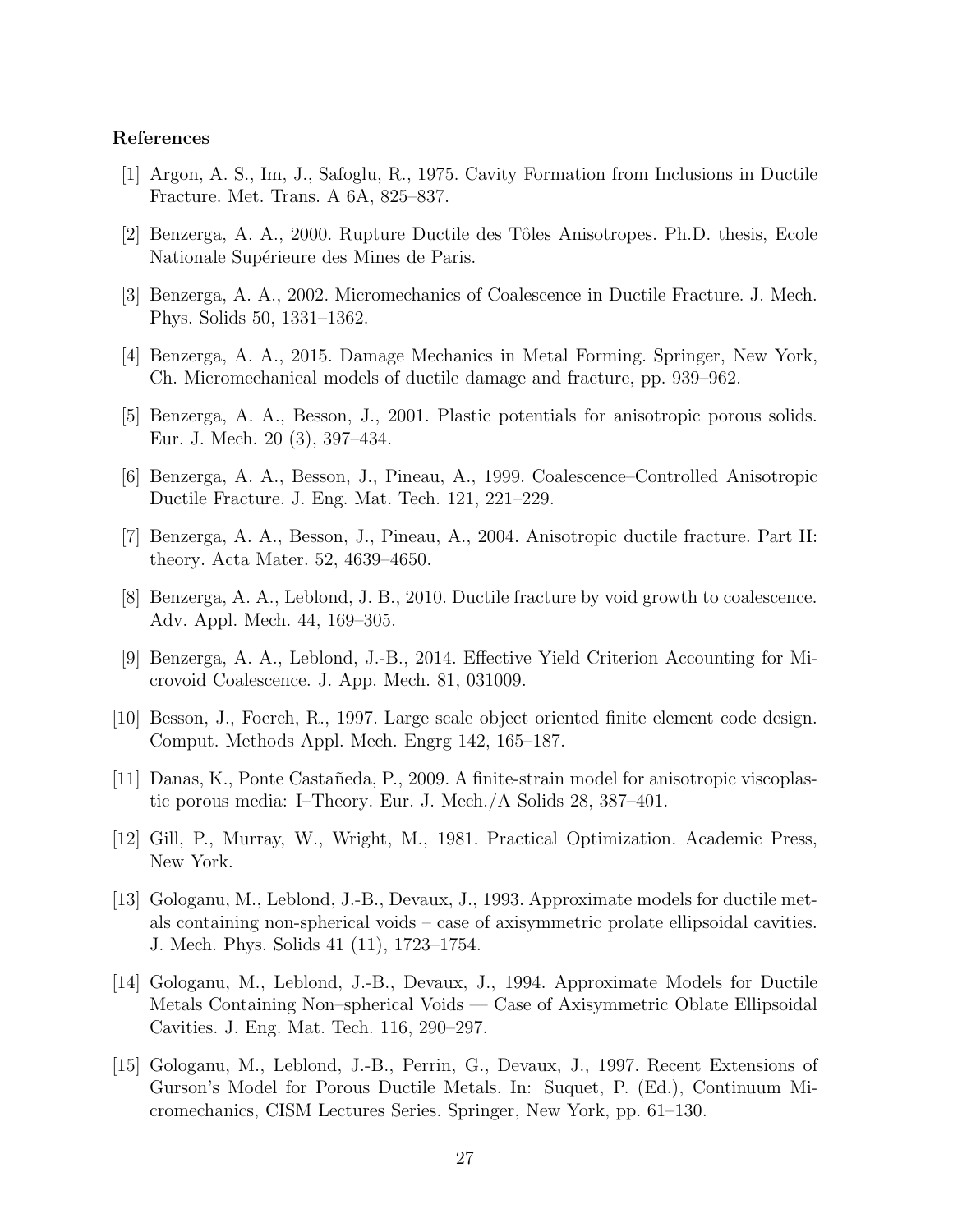- [16] Gologanu, M., Leblond, J.-B., Perrin, G., Devaux, J., 2001. Theoretical models for void coalescence in porous ductile solids – I: Coalescence in "layers". Int. J. Solids Struct. 38, 5581–5594.
- [17] Gradshteyn, I., Ryzhik, I., 1980. Table of Integrals, Series, and Products. Academic Press, New York.
- [18] Gurson, A. L., 1977. Continuum Theory of Ductile Rupture by Void Nucleation and Growth: Part I– Yield Criteria and Flow Rules for Porous Ductile Media. J. Eng. Mat. Tech. 99, 2–15.
- [19] Han, X., Besson, J., Forest, S., Tanguy, B., Bugat, S., 2013. A yield function for single crystals containing voids. Int. J. Solids Struct. 50, 2115–2131.
- [20] Hill, R., 1948. A theory of yielding and plastic flow of anisotropic solids. Proc. Roy. Soc. London A 193, 281–297.
- [21] Hill, R., 1967. The essential structure of constitutive laws for metal composites and polycrystals. J. Mech. Phys. Solids 15, 79–95.
- [22] Kailasam, M., Ponte Castaneda, P., 1998. A general constitutive theory for linear and nonlinear particulate media with microstructure evolution. J. Mech. Phys. Solids 46 (3), 427–465.
- [23] Keralavarma, S. M., Benzerga, A. A., 2008. An approximate yield criterion for anisotropic porous media. C. R. Mecanique 336, 685–692.
- [24] Keralavarma, S. M., Benzerga, A. A., 2010. A constitutive model for plastically anisotropic solids with non-spherical voids. J. Mech. Phys. Solids 58, 874–901.
- [25] Keralavarma, S. M., Hoelscher, S., Benzerga, A. A., 2011. Void growth and coalescence in anisotropic plastic solids. International journal of solids and structures 48, 1696–1710.
- [26] Kondori, B., Benzerga, A. A., 2014. Effect of Stress Triaxiality on the Flow and Fracture of Mg Alloy AZ31. Metall. Mater. Trans. A 45, 3292–3307.
- [27] Koplik, J., Needleman, A., 1988. Void growth and coalescence in porous plastic solids. Int. J. Solids Struct. 24 (8), 835–853.
- [28] Lebensohn, R., Escobedo, J., Cerreta, E., Dennis-Koller, D., Bronkhorst, C., Bingert, J., 2013. Modeling void growth in polycrystalline materials. Acta Mater. 61, 6918– 6932.
- [29] Lee, B. J., Mear, M. E., 1992. Axisymmetric deformation of power–law solids containing a dilute concentration of aligned spheroidal voids. J. Mech. Phys. Solids 40 (8), 1805–1836.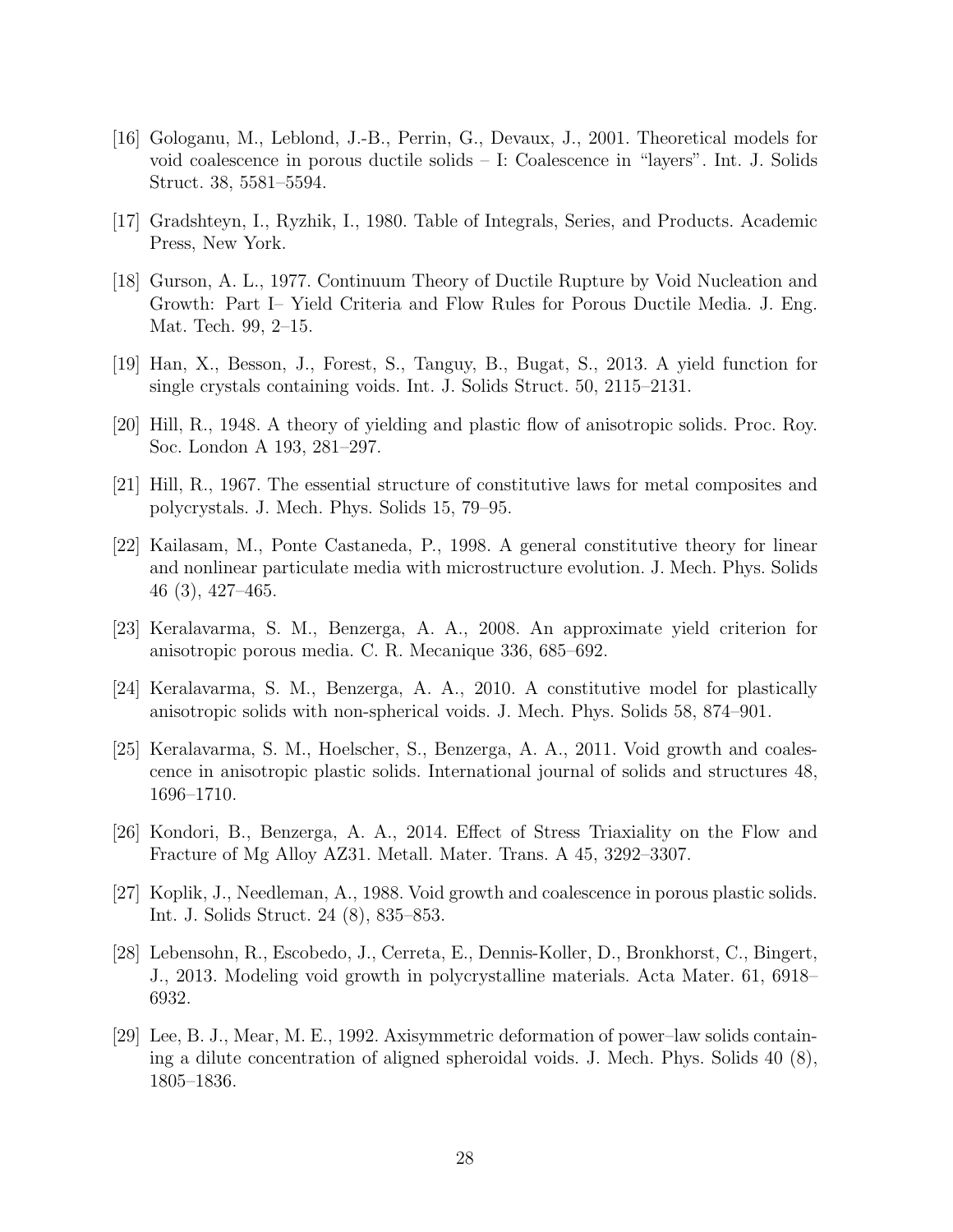- [30] Liu, Y. C., Johnson, L. K., 1985. Hill's Plastic Strain Ratio of Sheet Metals. Met. Trans. A 16A, 1531–1535.
- [31] Madou, K., Leblond, J.-B., 2012. A Gurson-type criterion for porous ductile solids containing arbitrary ellipsoidal voids–I: Limit-analysis of some representative cell. J. Mech. Phys. Solids 60, 1020–1036.
- [32] Madou, K., Leblond, J.-B., 2012. A Gurson-type criterion for porous ductile solids containing arbitrary ellipsoidal voids–II: Determination of yield criterion parameters. J. Mech. Phys. Solids 60, 1037–1058.
- [33] Mandel, J., 1964. Contribution Théorique à l'étude de l'écrouissage et des Lois  $d'$ écoulement Plastique. In:  $11<sup>th</sup>$  International Congress on Applied Mechanics. Springer, Berlin, pp. 502–509.
- [34] Monchiet, V., Cazacu, O., Charkaluk, E., Kondo, D., 2008. Macroscopic yield criteria for plastic anisotropic materials containing spheroidal voids. Int. J. Plasticity 24, 1158–1189.
- [35] Morin, L., Madou, K., Leblond, J.-B., Kondo, D., 2014. A new technique for finite element limit-analysis of hill materials, with an application to the assessment of criteria for anisotropic plastic porous solids. International Journal of Engineering Science 74, 65–79.
- [36] Nielsen, K. L., Dahl, J., Tvergaard, V., 2012. Collapse and coalescence of spherical voids subject to intense shearing: studied in full 3D. Int. J. Frac. 177, 97–108.
- [37] Ortiz, M., Simo, J., 1986. An Analysis of a New Class of Integration Algorithms for Elastoplastic Constitutive Relations. Int. J. Numer. Meths. Engrg. 23, 353–366.
- [38] Pardoen, T., Hutchinson, J. W., 2000. An extended model for void growth and coalescence. J. Mech. Phys. Solids 48, 2467–2512.
- [39] Paux, J., Morin, L., Brenner, R., Kondo, D., 2015. An approximate yield criterion for porous single crystals. European Journal of Mechanics-A/Solids 51, 1–10.
- [40] Ponte Casta˜neda, P., Zaidman, M., 1994. Constitutive models for porous materials with evolving microstructure. J. Mech. Phys. Solids 42, 1459–1495.
- [41] Rousselier, G., 1987. Ductile fracture models and their potential in local approach of fracture. Nucl. Eng. Design 105, 97–111.
- [42] Simo, J., Hughes, T., 1998. Computational Inelasticity. Springer, New York.
- [43] Sreeramulu, K., Biswas, P., Narasimhan, R., Mishra, R. K., 2013. Ductile fracture by multiple void growth and interaction ahead of a notch tip in polycrystalline plastic solids. Int. J. Frac., 1–17.